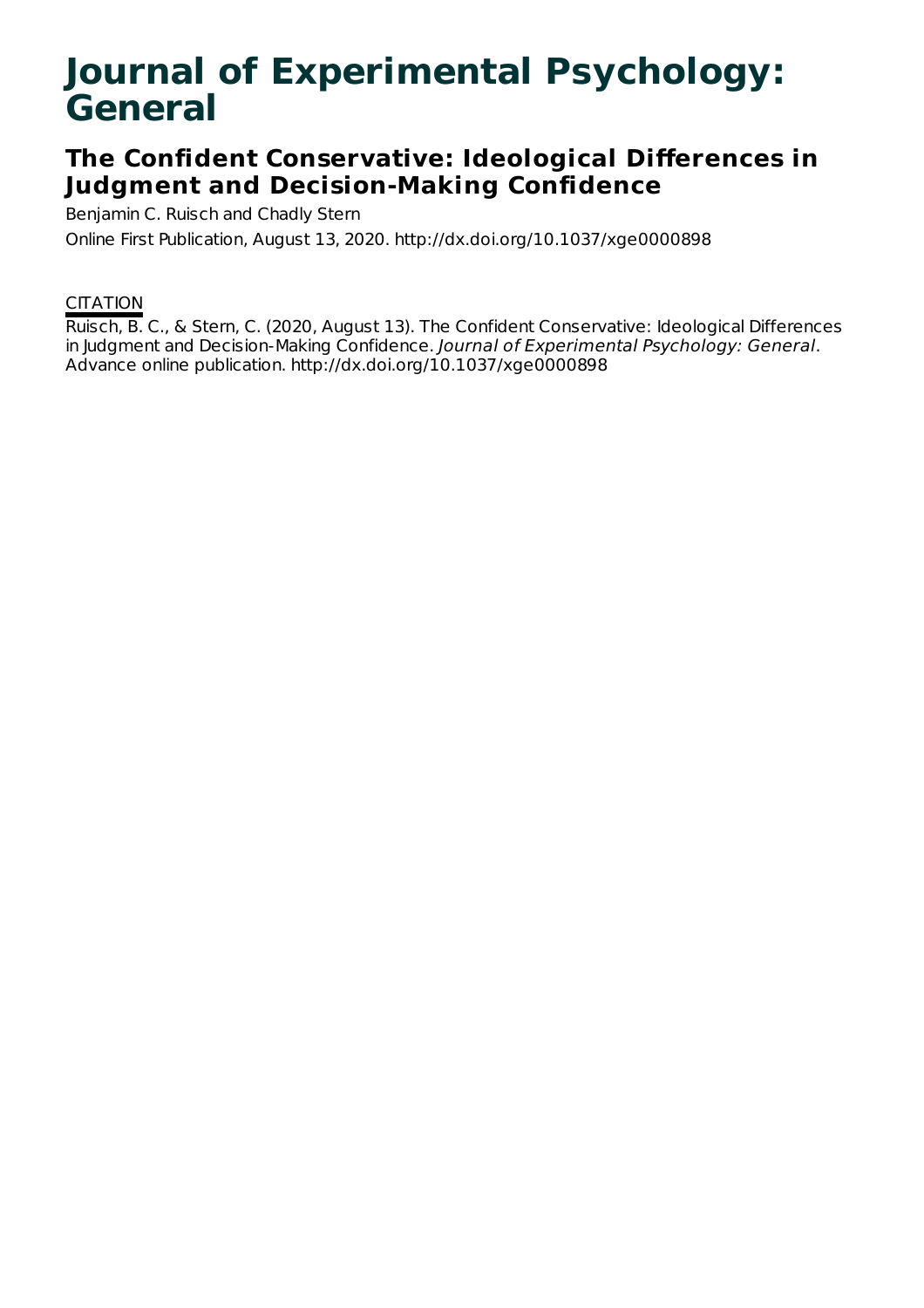http://dx.doi.org[/10.1037/xge0000898](http://dx.doi.org/10.1037/xge0000898)

## The Confident Conservative: Ideological Differences in Judgment and Decision-Making Confidence

Benjamin C. Ruisch Ohio State University

Chadly Stern University of Illinois, Urbana–Champaign

In this research, we document the existence of broad ideological differences in judgment and decisionmaking confidence and examine their source. Across a series of 14 studies (total  $N = 4,575$ ), we find that political conservatives exhibit greater judgment and decision-making confidence than do political liberals. These differences manifest across a wide range of judgment tasks, including both memory recall and "in the moment" judgments. Further, these effects are robust across different measures of confidence and both easy and hard tasks. We also find evidence suggesting that ideological differences in closuredirected cognition might in part explain these confidence differences. Specifically, conservatives exhibit a greater motivation to make rapid and efficient judgments and are more likely to "seize" on an initial response option when faced with a decision. Liberals, conversely, tend to consider a broader range of alternative response options before making a decision, which in turn undercuts their confidence relative to their more conservative counterparts. We discuss theoretical implications of these findings for the role of ideology in social judgment and decision-making.

*Keywords:* ideology, confidence, epistemic motivation, decision-making

*Supplemental materials:* http://dx.doi.org/10.1037/xge0000898.supp

*Confidence*—the metacognitive belief that one's judgments, decisions, or attitudes are objectively correct (Dunning, 2012; Peterson & Pitz, 1988)—is a fundamental dimension of metacognition with wide-ranging implications for attitudes and behavior (Wagner, Briñol, & Petty, 2012). In the political realm, for example, more confident individuals are more likely to turn out to vote (Ortoleva & Snowberg, 2015). More generally, highly confident individuals tend to be more persuasive (Sah, Moore, & MacCoun, 2013), more resistant to persuasion (e.g., [Babad, Ariav, Rosen, &](#page-16-0) [Salomon, 1987\)](#page-16-0), and to engage in less information seeking before making a decision (Locander & Hermann, 1979).

Research on the psychological underpinnings of political ideology provides reasons to predict that liberals and conservatives

might differ in their degree of confidence. This work suggests that those of opposing ideologies may differ in "epistemic motivations" to maintain a stable and secure worldview (e.g., Jost, Glaser, Kruglanski, & Sulloway, 2003). But whether and how differences in the motivation to achieve a stable worldview might translate into actual differences in confidence has not yet been examined, and the question of whether there are ideological differences in judgment and decision-making confidence remains unanswered.

Further, in recent years a growing body of research has challenged the conclusion that liberals and conservatives differ in basic psychological motivations, instead suggesting that these differences are the result of biased stimuli selection, overreliance on self-report measures of epistemic motivation, and other methodological issues (e.g., Choma & Hodson, 2017; Crawford, 2017; [Elad-Strenger, Proch, & Kessler, 2020;](#page-16-1) Fiagbenu, Proch, & Kessler, 2019; Proulx & Brandt, 2017; Taber & Young, 2013). In addition, several lines of research have suggested that it is ideological *extremists*— both conservative and liberal alike—that show greater cognitive rigidity (e.g., Skitka, 2010; Skitka, Bauman, & Sargis, 2005; Toner, Leary, Asher, & Jongman-Sereno, 2013; Zmigrod, Rentfrow, & Robbins, 2020). By this account, it should be ideological extremism, rather than ideological direction (i.e., liberalism vs. conservatism) that will relate to greater confidence.

In sum, then, despite the central role of metacognitive confidence in judgment and decision-making, attitude formation, and behavior (Wagner et al., 2012), the question of whether liberals and conservatives may generally differ in their degree of judgment confidence has not yet been the subject of systematic empirical investigation, and several competing hypotheses can be derived

**ID** [Benjamin C. Ruisch,](https://orcid.org/0000-0002-4087-1834) Department of Psychology, Ohio State University; Chadly Stern, Department of Psychology, University of Illinois, Urbana–Champaign.

Portions of this article were presented at the 2018 meeting of the International Society of Political Psychology, the 2019 Duck Conference on Social Cognition, and the 2019 and 2020 meetings of the Society for Personality and Social Psychology. A draft of this article also appeared on Benjamin C. Ruisch's personal website.

All data, syntax, materials, and preregistration documentation are available on the Open Science Framework at [https://osf.io/qea96/.](https://osf.io/qea96/) We thank Mark Brandt for his thoughtful feedback on this work. This research was supported by an NSF Graduate Research Fellowship (1144153) to Benjamin C. Ruisch.

Correspondence concerning this article should be addressed to Benjamin C. Ruisch, Department of Psychology, Ohio State University, 110 Lazenby Hall, Columbus, OH 43210. E-mail: [ruisch.3@osu.edu](mailto:ruisch.3@osu.edu)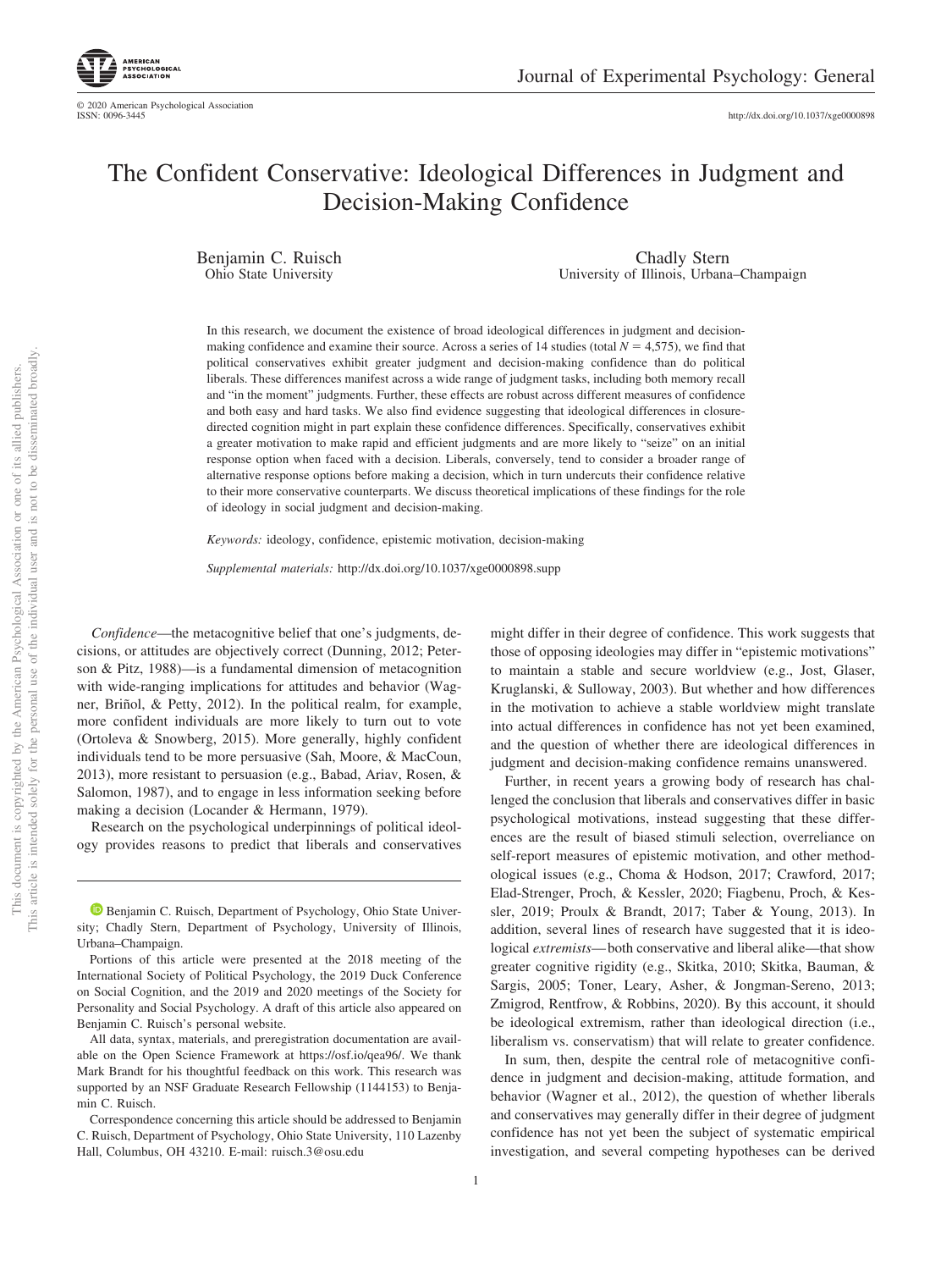from past work. In this research, we seek to fill this theoretical and empirical gap.

We examined three questions in the present research. First, we investigated whether conservatives exhibit greater confidence in basic (nonpolitical) judgments, perceptions, and beliefs than do liberals. Second, we examined the degree to which this ideological difference would emerge across different types of judgment domains. Third, we examined a potential psychological mechanism underlying this effect, testing whether motivations to make rapid judgments and avoid deliberation would account for any confidence differences between liberals and conservatives.

#### **Ideological Differences in Epistemic Motivation**

Although political divisions appear to have been particularly tense in recent years (Pew Research Center, 2017), the psychological divide between the political right and left has long been a subject of research. For example, researchers have explored the extent to which liberals and conservatives differ on a variety of epistemic constructs, such as dogmatism, cognitive and perceptual rigidity, integrative complexity, cognitive reflection, and selfdeception (see Jost, 2017, for a review). In addition, a large-scale meta-analysis, reviewing several decades of work, provided empirical support that people who are more politically conservative (vs. liberal) tend to possess chronically stronger epistemic motivations to achieve a sense of order, structure, certainty, and closure in everyday life (Jost, Sterling, & Stern, 2018). Further, these motivations are described as being "domain general," meaning that they do not simply impact political behavior but instead are also expected to guide the ways in which liberals and conservatives engage with nonpolitical aspects of the world.

One epistemic motivation on which liberals and conservatives differ and that could shape judgment processes is "intolerance of ambiguity" (Jost, 2017; Van Hiel, Onraet, Crowson, & Roets, 2016). "Ambiguous" situations are defined as those in which the appropriate or correct judgment is not easily identifiable [\(Budner,](#page-16-2) [1962;](#page-16-2) Frenkel-Brunswik, 1949; Furnham & Marks, 2013). Ambiguity can arise from a number of sources, such as the novelty of a situation (i.e., the appropriate action in a new situation is often unclear), the complexity of a situation (i.e., too many available cues/inputs make the appropriate response difficult to identify), or the (in)solubility of a situation (i.e., more difficult problems require more difficult behavioral responses; [Budner, 1962\)](#page-16-2).

Research suggests that political conservatives (vs. liberals) tend to be more averse to ambiguity, experiencing greater discomfort and anxiety when faced with ambiguous situations or stimuli (Okimoto & Gromet, 2016; Van Hiel et al., 2016). Conservatives' greater dislike of ambiguity leads them to tend to prioritize quick and efficient judgments versus engaging in extensive deliberation (Jost et al., 2003; Jost et al., 2018). In other words, conservatives tend to be more likely to "seize" on their initial judgments as a means of addressing ambiguity in the task at hand, whereas liberals may be more inclined to consider a broader range of possible response options (Jost & Amodio, 2012; Kruglanski, Pierro, Mannetti, & De Grada, 2006). Thus, ideology is linked to basic epistemic motivations, such that conservatives place greater emphasis on making rapid judgments to resolve ambiguity.

#### **Ease of Processing and Subjective Confidence**

The extent to which people make rapid and efficient judgments may, in turn, impact how confident they feel about those judgments. Past work has shown that although people's feelings of confidence sometimes closely correspond to the objective accuracy of their judgments (Dunning, 2012; Lichtenstein, Fischhoff, & Phillips, 1982; Moore & Healy, 2008), the strength of this association is often surprisingly modest or even nonexistent (Koriat, 2008, 2012). Therefore, factors other than the veridicality of judgments shape people's metacognitive appraisals concerning the accuracy of their judgments.

One factor that has been shown to impact subjective confidence is ease of processing. Responses and judgments that are generated more quickly tend to be experienced as more "cognitively fluent" (Alter & Oppenheimer, 2009). The relative feeling of ease that accompanies faster judgments leads people to feel more certain that their response is correct. Indeed, people seem to hold the lay belief that a response that takes less mental effort to generate is more accurate than one that is more effortful (Alter & Oppenheimer, 2009; Finn & Tauber, 2015; Koriat & Ackerman, 2010; Schwarz, 2004; Tormala, Petty, & Briñol, 2002). Importantly, the rapidity with which a judgment is made exerts a strong effect on confidence even when it is not a valid cue to accuracy. For example, task instructions that are difficult to read (e.g., in an unfamiliar font, [Alter, Oppenheimer, Epley, & Eyre, 2007\)](#page-16-3), information that is cognitively taxing to process (e.g., lower- vs. highervolume auditory stimuli; Rhodes & Castel, 2009), and information from a less engaging source (e.g., a hesitant and awkward instructor; Carpenter, Wilford, Kornell, & Mullaney, 2013; Toftness, Carpenter, Geller, Lauber, Johnson, & Armstrong, 2018) all lead people to feel less subjectively confident without impacting judgment accuracy. Thus, judgments that are made in a quick and efficient manner tend to lead to greater feelings of confidence that one's judgment is correct.

#### **Conservatism and Confidence**

Integrating research on liberal-conservative motivational differences and the relationship between cognitive processing and subjective confidence, we predicted that conservatives would possess greater confidence in their judgments and decisions than would liberals. Specifically, to the extent that conservatives possess a stronger motivation to resolve ambiguity, we anticipated that they would make more rapid and efficient judgments and, in turn, feel greater certainty that the judgments they made were accurate.

Some previous research tentatively hints at this possibility. In one unpublished study, Krochik, Jost, and Nosek (2007) assessed participants' preferences for various pairs of objects or concepts (e.g., cats vs. dogs, love vs. money) and found that conservative participants expressed greater certainty regarding which of the two they preferred. Similarly, in research examining the effects of confidence on political behavior (e.g., voter turnout and partisan identity), Ortoleva and Snowberg (2015) found that conservatives expressed greater confidence in two types of political knowledge (unemployment and inflation rates in the United States), as well as four nonpolitical trivia questions (the year of Shakespeare's birth, the year the telephone was invented, and the populations of Spain and California). These studies provide some tentative support for our hypothesized association between conservatism and confi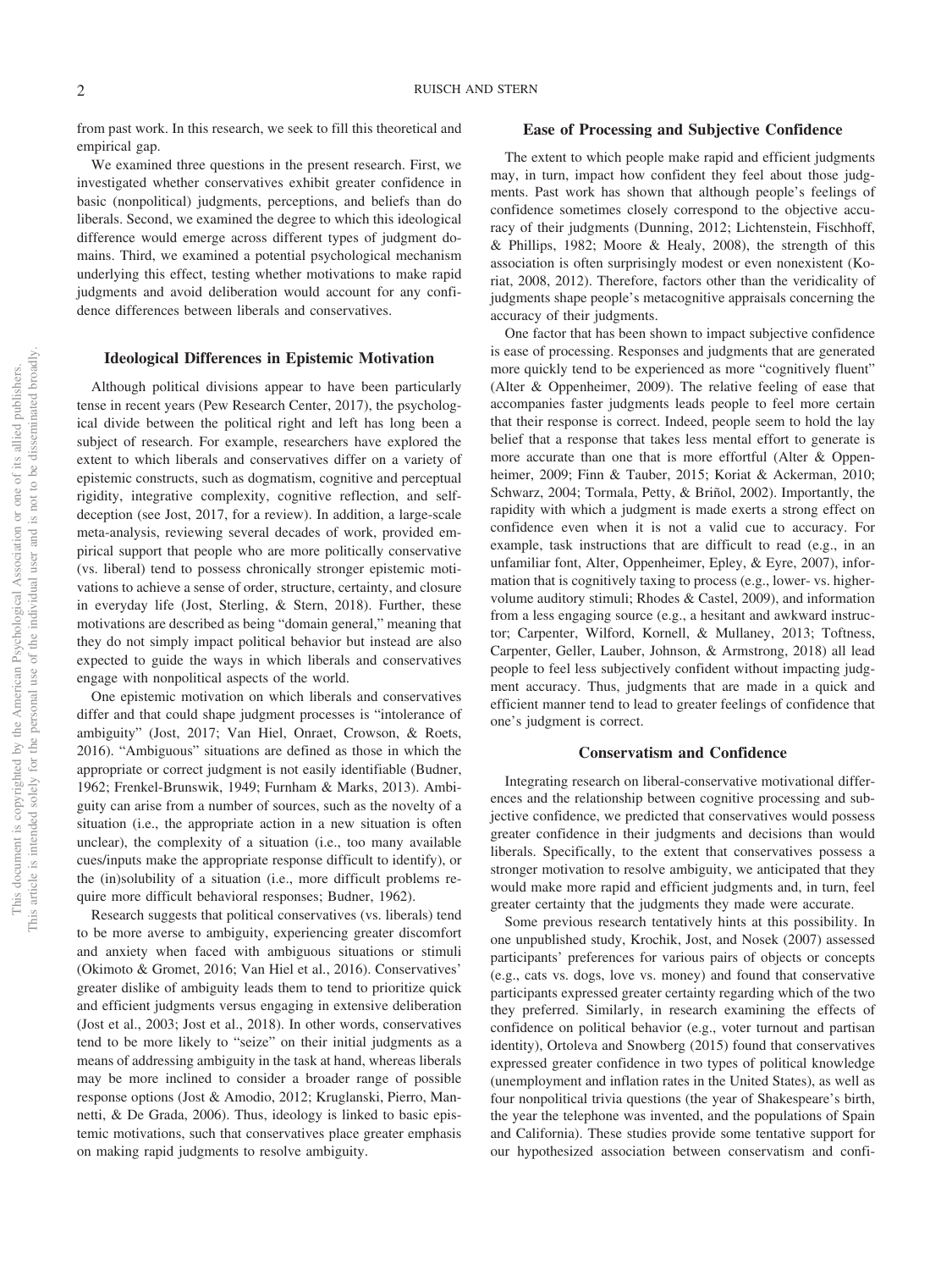dence. However, because these studies were limited to a few specific judgment domains (personal preferences and trivia-style knowledge), they cannot answer the question of whether there may be broader, domain-general ideological differences in judgment and decision-making confidence. Further, previous research has not examined the psychological mechanism(s) that may underlie this association, should it exist. We directly addressed these questions in the present research.

#### **Political Conservatism Versus Ideological Extremity**

As noted above, some past research has suggested that ideological *extremity* (rather than liberalism-conservatism) might be more important for understanding certain judgment and decision-making processes (e.g., Greenberg & Jonas, 2003). For example, past research has shown that more ideologically extreme individuals tend to hold their political attitudes with greater moral conviction (Skitka, 2010; Skitka et al., 2005) and feel that their political beliefs are superior to those of others (Toner et al., 2013). Importantly, however, these studies have generally been limited to the political domain (and typically only to a subset of "hot-button" political issues; e.g., Toner et al., 2013), and so cannot answer the question of whether more ideologically extreme individuals tend to feel that their judgments are superior in general. Further, these studies did not directly assess confidence and so cannot speak to our present hypothesis. Nevertheless, this past research raises the question of whether it may be ideological extremity, rather than conservatism, that is associated with greater judgment and decision-making confidence. To directly test this question, in our studies we measured both conservatism and ideological extremity and examined their associations with confidence across a wide range of basic, nonpolitical judgment and decision-making tasks. This allowed us to determine whether conservatism or extremity (or both) was associated with greater confidence.

#### **The Present Research**

Across 14 studies (total  $N = 4,575$ ), we tested the prediction that conservatives would exhibit greater confidence across a range of basic judgment and decision-making domains, and that the motivation to make rapid and efficient judgments would, at least in part, explain the conservatism– confidence relationship. In Studies 1A–1F, we tested the existence and breadth of ideological differences in judgment confidence using a wide range of tasks (e.g., memory of everyday environments, quantity estimates, pattern memory). In Studies 2A and 2B, we tested a possible boundary condition of this relationship, examining whether task complexity impacted the relationship between conservatism and confidence. In Studies 3A and 3B, we examined whether the conservatism– confidence relationship was limited to subjective feelings of confidence, or whether the relationship also emerged in other related judgments (e.g., probability estimates). In Study 4, we tested whether the conservatism– confidence relationship emerged even when participants were provided with an objective benchmark by which to evaluate their responses. In Study 5, we examined a behavioral consequence of ideological differences in confidence. Finally, in Studies 6A and 6B we examined a potential mechanism behind the conservatism– confidence relationship by testing whether the motivation to make quick and efficient judgments

helped explain this association. All study materials, data, syntax, and preregistration information are available at [https://osf.io/qea96/.](https://osf.io/qea96/) This research was approved by the Institutional Review Boards at Cornell University and University of Illinois, Urbana–Champaign.

#### **Analytic Strategy and Statistical Power**

We preregistered nine of our 14 studies (Studies 1C, 1D, 2A, 3A, 3B, 4, 5, 6A, and 6B). In keeping with our preregistered analysis plans, we tested our primary predictions using both linear regression and mixed-effect models. For brevity and ease of interpretation, we report results of regression analyses in the main text and include results of mixed models in the [online supplemental materials.](http://dx.doi.org/10.1037/xge0000898.supp) Both sets of results are nearly identical, and overall conclusions are the same. For regression analyses, we report standardized beta coefficients. We list all predictors and control variables included in the models (if no covariates are stated, none were included). All participants who provided complete, analyzable data are included in analyses.

We took four approaches to maximizing statistical power. First, we conducted power analyses to determine sample sizes for all studies except Studies 1A and 1E. In addition, we used observed effect sizes in power analyses to ensure that studies programmatically progressed in a highly powered manner. All power analyses were conducted using G Power 3.1 [\(Faul, Erdfelder, Lang, & Buchner, 2007\)](#page-16-4). Second, we collected large sample sizes to obtain stable effect size observations, based on simulation studies indicating that correlational effect sizes typically tend to achieve stability around 250 participants (Schönbrodt & Perugini, 2013). Thirteen of our 14 studies involved samples comparable to or larger than 250. Third, we conducted a random-effects meta-analysis of the present studies to calculate an average effect size. Fourth, we conducted additional multilevel models for each study (see the [online supplemental materials\)](http://dx.doi.org/10.1037/xge0000898.supp) that include both participant and stimulus as random factors (Judd, Westfall, & Kenny, 2017).

## **Overview of Studies 1A–1F: Testing the Conservatism–Confidence Relationship**

In Studies 1A–1F, we tested the existence and scope of the hypothesized association between political conservatism and judgment/ decision-making confidence. We included a wide range of paradigms that were designed to assess people's confidence in their most basic perceptions, judgments, and decisions. These tasks differed on a number of dimensions (e.g., quantitative vs. nonquantitative; memory recall vs. in-the-moment judgments) and included both naturalistic (e.g., memories from everyday life) and controlled judgments (e.g., a dot estimation task). Using this broad range of paradigms allowed us to more decisively conclude that any observed ideological differences in confidence were not specific to a particular decision domain or judgment type. To further ensure the generalizability of observed effects, we also collected data from a range of different participant samples.

#### **Study 1A**

#### **Method**

In Study 1A, we tested our hypothesis that political conservatives would exhibit greater judgment confidence. We used a simple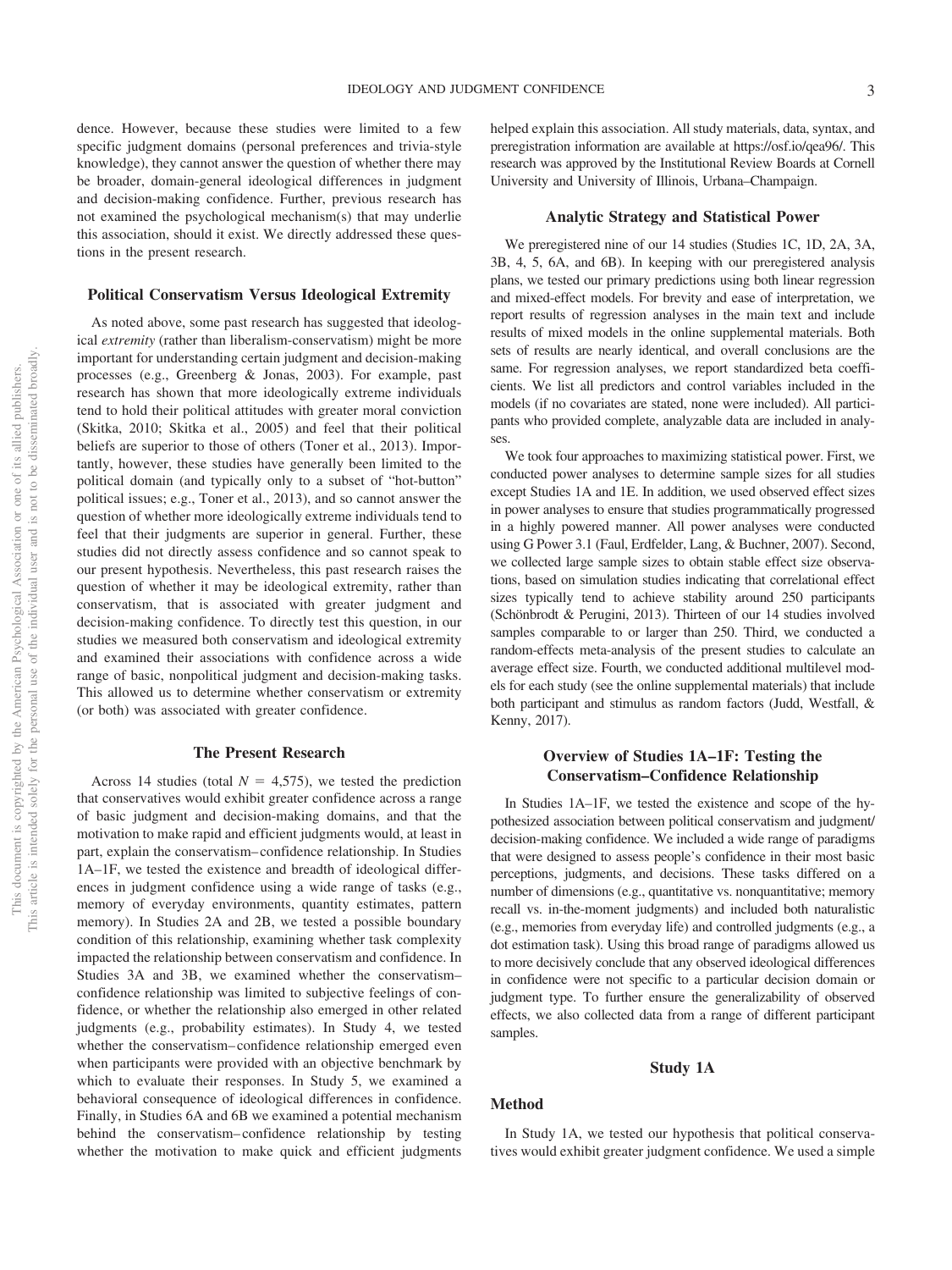recollection task in which participants recalled pieces of information from their everyday environments and reported confidence in their memories.

Participants. We recruited 160 participants (38% female;  $M_{\text{age}}$  = 33.07, *SD* = 8.08) from Amazon's Mechanical Turk (Mturk; Buhrmester, Kwang, & Gosling, 2011). This sample size provided 80% power to detect an effect as small as  $r = .22$ .

#### **Procedure.**

*Recall task.* After completing a short questionnaire on an unrelated hypothesis (the mindful attention questionnaire; [Brown](#page-16-5) [& Ryan, 2003\)](#page-16-5), participants completed a short "Everyday Attention Quiz" in which they were asked to recall subtle elements of their everyday environments. There were 12 questions in total, which asked participants to recall objects and features from six different domains: their neighborhood, the house of a friend, their neighbor's house, their closest friend, their usual barbershop or salon, and a restaurant they regularly visit. For each question, participants were asked to type their response into an empty text box or to check a box indicating that they did not know the answer.

*Confidence ratings.* After answering each recall question, participants were asked "How confident are you that your answer is correct?" and rated their confidence on a scale from 1 (*not confident at all*) to 9 (*very confident*). This measure is adapted from previous research [\(Briñol, Petty, Valle, Rucker, & Becerra,](#page-16-6) [2007\)](#page-16-6).

*Political ideology.* Participants provided their political orientation usinga1(*extremely liberal*) to 7 (*extremely conservative*) scale. They reported their ideology in general, for social/cultural issues, and for economic issues. We created an average of these responses ( $\alpha = .95$ ) to calculate a single ideology score for each participant ( $M = 3.40$ ,  $SD = 1.68$ ).

*Ideological extremity.* Following past research (e.g., Brandt, Evans, & Crawford, 2015), in all studies we measured ideological extremity by "folding over" the general ideology measure to assess the distance from participants' reported ideology to the midpoint of the scale, resulting in a 4-point extremity scale ranging from 0 (*moderate*) to 3 (*extremely* [*liberal/conservative*]).

*Personal importance.* We also sought to rule out the possibility that importance of politics could account for any ideological differences in confidence. To do so, we assessed the degree to which participants generally viewed politics as important. Participants answered the question "How important is politics to you personally?" on a scale from 1 (*extremely unimportant*) to 7 (*extremely important*).

*Candidate support.* We also assessed importance in a specific domain of politics. Participants indicated the strength of their support for the candidate for whom they voted in the 2016 U.S. Presidential Election, on a scale from 1 (*not strong at all*) to 7 (*extremely strong*). Participants who reported not voting were coded as a "1" for this measure.

*Additional measures.* Participants also rated their current mood and provided demographic information.

#### **Results**

We first recoded "I don't know" responses to the memory questions (13.8% of total responses) as missing values for confidence and excluded them from analyses (similar results are obtained if these responses are instead recoded as a "1" for confi-

dence). The confidence judgments were reliable ( $\alpha = .84$ ), and so we averaged them into a single score.

Consistent with our hypothesis, political ideology was significantly associated with confidence  $(\beta = .20)$ ,  $t(158) = 2.63$ ,  $p =$ .009, such that more conservative participants felt more certain of the accuracy of their recollections. This relationship remained significant when statistically adjusting for the demographic factors of age, gender, education, income, race (White vs. non-White), and country of birth (U.S.-born vs. non-U.S.-born;  $\beta = .19$ ),  $t(152) =$ 2.35,  $p = 0.02$ , indicating that none of these factors accounted for the conservatism– confidence relationship. Demographic factors do not explain our effects in this or any subsequent study and are therefore not discussed further in the main text. Further analyses of demographic variables are provided in the [online supplemental](http://dx.doi.org/10.1037/xge0000898.supp) [materials](http://dx.doi.org/10.1037/xge0000898.supp) for interested readers.

We also found that ideological extremity, importance of politics in general, and candidate support were not associated with confidence, either with ( $ps \geq .36$ ) or without ( $ps \geq .32$ ) conservatism as a covariate. Further, we found that the relationship between conservatism and confidence remained significant when adjusting for these constructs,  $\beta = .18$ ,  $t(155) = 2.15$ ,  $p = .03$ .

#### **Study 1B**

#### **Method**

Study 1A provided preliminary support for the hypothesis that conservatives are more confident in their judgments. In Study 1B, we provided a more controlled test to examine the generalizability of this effect and to rule out potential confounds (e.g., that there may be ideological differences in actual knowledge of everyday environments). Further, in this study we used a task assessing "in-the-moment" judgments to ensure that conservatives' greater confidence was not limited to recollection-based tasks.

Participants. We conducted a power analysis based on an expected correlation of around  $r = .20$ , the effect size from Study 1A. This resulted in a recommended sample size of 191 to achieve 80% power, which we increased to 250 to further heighten power. This target sample size was used for this and all remaining studies in which we examined the basic conservatism– confidence association (i.e., did not examine potential moderating factors or mechanisms). $<sup>1</sup>$  Based on this power analysis, for this study we requested</sup> 250 participants from Mturk. We received 249 responses (50% female,  $0.4\%$  "other" gender;  $M_{\text{age}} = 37.57$ ,  $SD = 13.09$ ).

**Materials.** We collected 20 photographs from an online image search. Images were chosen that contained simple depictions of landscapes with unambiguous, clearly identifiable features (a tree, a person, a car, an animal, or a building/structure). Photographs contained no political content.

**Procedure.** Each participant viewed three randomly selected photographs. For each photograph, they were asked to estimate the distance, in feet, from the camera to a specified point in the image (e.g., a tree, a house, a dog) and to type their estimate into a blank

<sup>&</sup>lt;sup>1</sup> The exact number of participants fluctuates slightly across studies because of some incomplete survey responses and a few participants who completed the study without recording their participation through Mechanical Turk.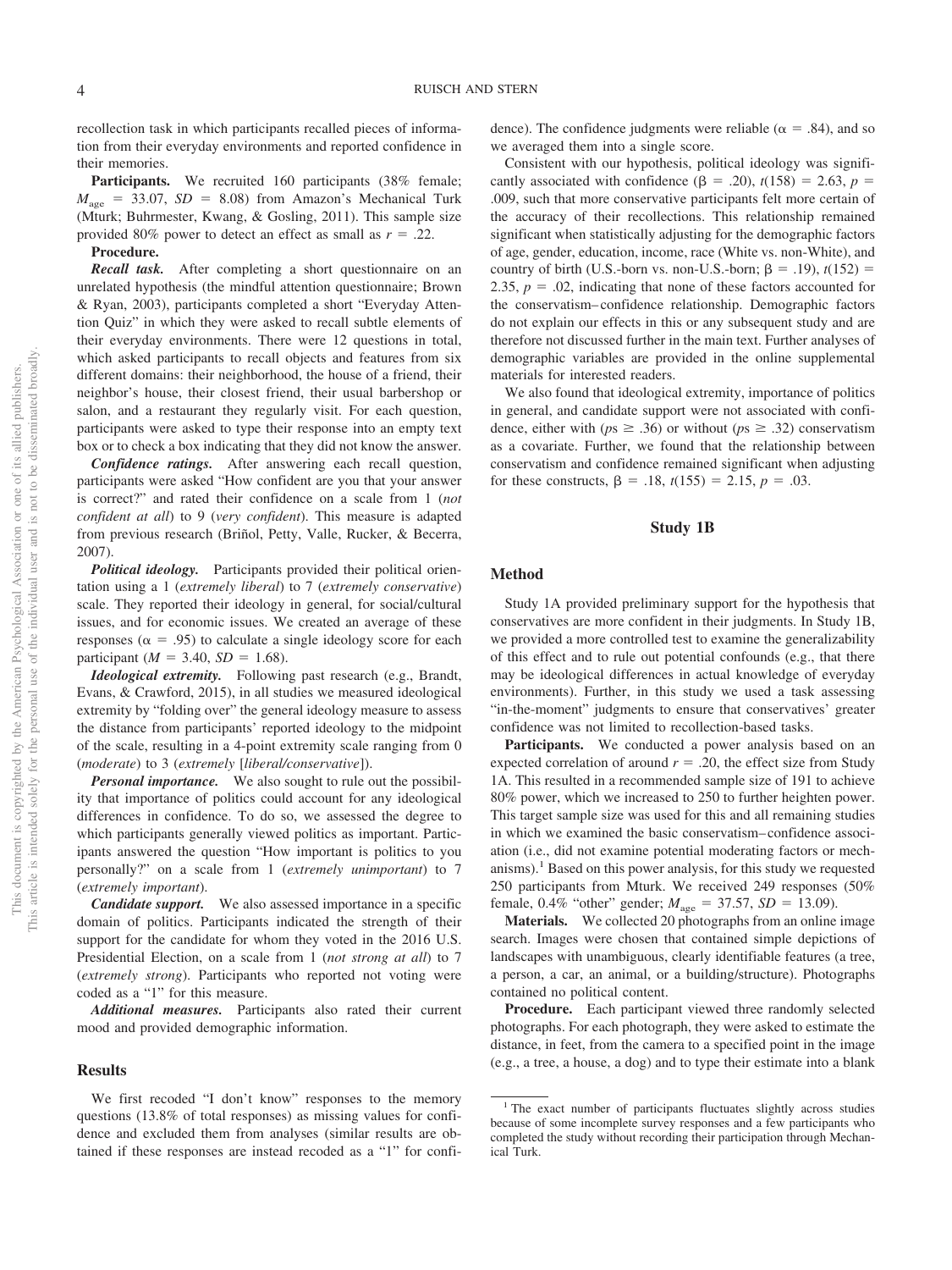text box that appeared below the image. To prevent participants from trying to measure or otherwise calculate the distances, we included a timer on the page that allowed participants 20 s to make each estimate. If they did not complete their estimate within the allotted time, the survey page advanced and they were shown a message reminding them of the 20-s limit and encouraging them to make their responses more quickly (0.8% of all responses were not made within the allotted time).

After providing each estimate, participants reported their confidence in their response using the same measure as Study 1A. Confidence judgments were reliable ( $\alpha = .89$ ), so we averaged them into a single score. Lastly, participants reported their political orientation ( $M = 4.73$ ,  $SD = 2.42$ ) using the general item from Study 1A: "Where on the following scale of political orientation would you place yourself?," measured ona1(*extremely liberal*) to 9 (*extremely conservative*) scale. Similar single-item measures of ideology have been widely used in past research (e.g., Graham, Haidt, & Nosek, 2009; Jost, 2006). We use this measure in all subsequent studies.

#### **Results**

Political ideology was associated with confidence ( $\beta = .15$ ),  $t(247) = 2.33$ ,  $p = .02$ , with more conservative participants expressing greater certainty in their judgments. Ideological extremity was not significantly associated with confidence ( $\beta = .08$ ),  $t(247) = 1.20, p = .23$ , and the relationship between conservatism and confidence remained significant when adjusting for extremity  $(\beta = .16)$ ,  $t(246) = 2.54$ ,  $p = .01$ . These results demonstrated that the conservatism– confidence relationship was not specific to recollection-based judgments.

## **Study 1C**

#### **Method**

Study 1B provided additional support for the conservatism– confidence link. However, a post hoc power analysis revealed that observed power in this study was relatively low (64%). To address this issue, in Study 1C we conducted a preregistered replication of Study 1B using a larger sample. To further assess the generalizability of the conservatism– confidence association, for this study we recruited a sample from a different source to ensure that the observed relationships were not specific to Mturk participants.

Participants. We collected 916 participants from a research participant panel managed by Qualtrics (83% female, 0.1% "other" gender;  $M_{\text{age}} = 35.79$ ,  $SD = 13.19$ .<sup>2</sup> This sample size provided 99.5% power to detect the effect size observed in Study 1B ( $r =$ .15).

**Procedure.** Participants first completed a short task that was preregistered for use in an unrelated research project (see full study materials at OSF site). They then completed the distance estimation task, following the procedure outlined in Study 1B above. On 59 trials (2.1% of all trials), the time limit expired before a judgment was made. Confidence judgments were reliable ( $\alpha$  = .87), and so we averaged them into a single score. Participants also indicated their political orientation ( $M = 5.05$ ,  $SD = 2.05$ ) and provided demographic information.

## **Results**

Replicating Study 1B, political ideology was associated with confidence ( $\beta = .13$ ),  $t(910) = 4.03$ ,  $p < .001$ . More conservative individuals expressed greater certainty in their distance judgments. Observed power was 98%. Ideological extremity was not associated with confidence ( $\beta = .05$ ),  $t(910) = 1.36$ ,  $p = .17$ , and the conservatism– confidence relationship remained significant when adjusting for ideological extremity ( $\beta$  = .13),  $t(909)$  = 4.01,  $p$  < .001.

## **Study 1D**

#### **Method**

In Study 1D, we made two advances. First, because we did not create the stimuli for studies 1A-1C, we could not rule out the possibility that the observed ideological differences in confidence might stem from differences in accuracy. To address this possibility, we used a task in which we could also assess objective accuracy. Second, we collected a different participant sample (college students, university staff, and community members) to ensure that the conservatism– confidence association generalized beyond online samples.

Participants. We recruited 250 (38% female, 0.8% no gender provided,  $M_{\text{age}} = 23.16$ ,  $SD = 8.31$ ) students, teachers, staff, and community members from a popular pedestrian thoroughfare on a university campus in the northeastern United States.

**Procedure.** Research assistants set up a table and asked passersby to participate in the study in exchange for a piece of chocolate. Individuals who chose to participate were guided to a specific fixed point on the sidewalk, given a paper survey packet, and instructed to estimate the distance from themselves to each of three visible points in the distance: a large building (177.58 feet/54.13 m away), a blue light post (218.08 feet/66.47 m away), and a clocktower (346.17 feet/105.51 m away). After making each estimate, participants rated their confidence in their response on the same 9-point scale as in the previous studies. Confidence judgments were highly reliable ( $\alpha = .97$ ), so we averaged them into a single score. Participants then indicated their political orientation  $(M =$  $4.16, SD = 2.02$ , age, gender, and whether they were born in the United States.

#### **Results**

We again found that ideology was associated with confidence  $(\beta = .47), t(248) = 8.46, p < .001$ . More conservative participants expressed greater certainty in their judgments. To assess task accuracy, we calculated the absolute difference between participants' estimates and the correct distance value, such that higher scores indicated lower accuracy (i.e., greater deviation from the correct answer). We then z-scored these three accuracy values  $(\alpha = .87)$  and averaged them into a single accuracy score. Importantly, conservatives were not more accurate in their estimates  $(\beta = .03)$ ,  $t(248) = .53$ ,  $p = .60$ , and adjusting for accuracy did not attenuate the strength of the relationship between conservatism

<sup>&</sup>lt;sup>2</sup> As specified in the preregistration plan, we requested 800 participants from Qualtrics. We received 916 responses.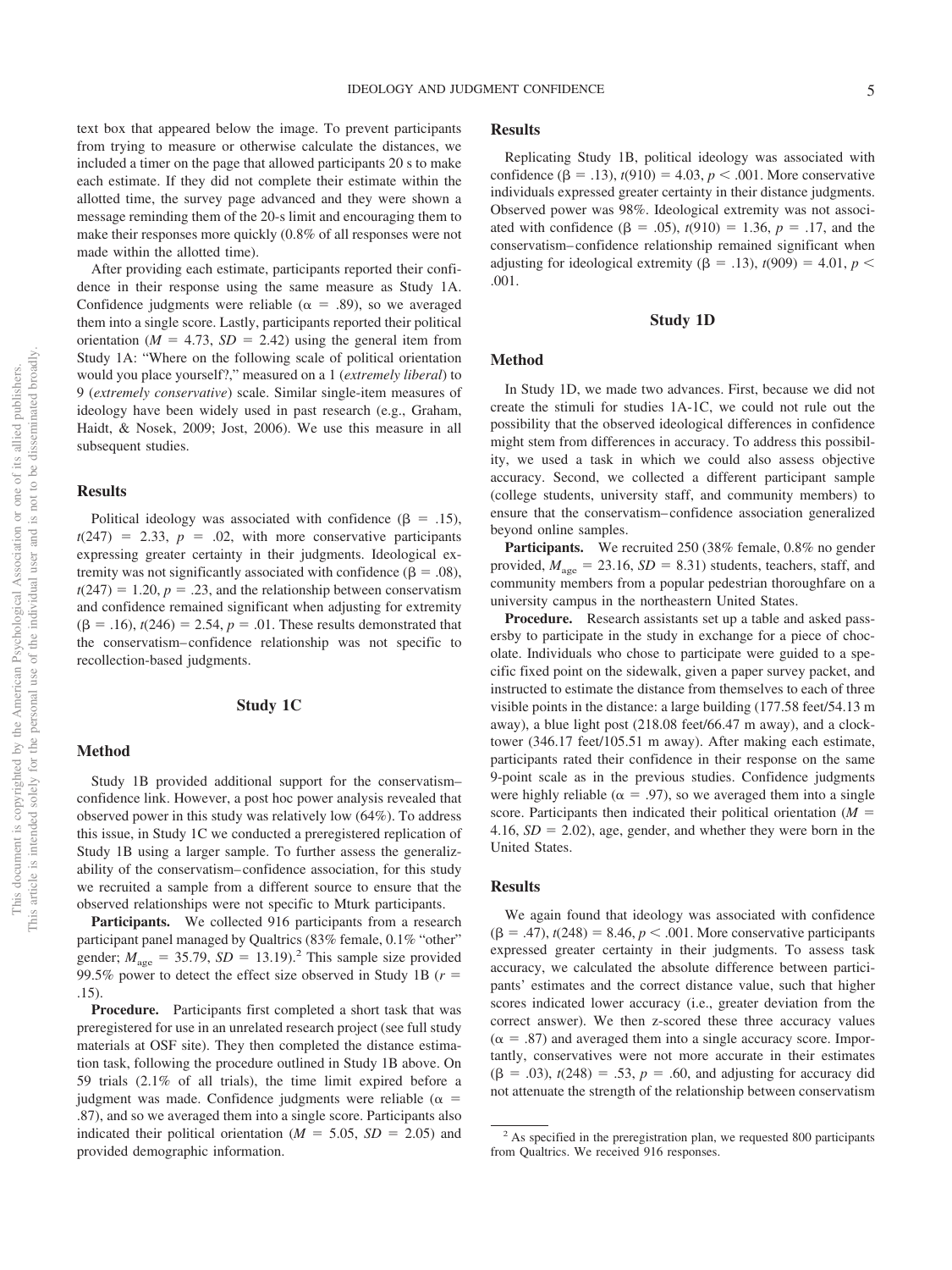and confidence  $(\beta = .48)$ ,  $t(247) = 8.47$ ,  $p < .001$ . As in our previous studies, ideological extremity was not associated with greater confidence—and, in fact, was significantly associated with lower confidence ( $\beta = -.22$ ),  $t(248) = -3.56$ ,  $p < .001$ , although this relationship was not significant when adjusting for ideology,  $p = .31$ . Adjusting for ideological extremity also did not attenuate the relationship between conservatism and confidence ( $\beta = .51$ ),  $t(247) = 7.56, p < .001.$ 

## **Study 1E**

## **Method**

In Study 1E, we tested this relationship in yet another judgment domain to further examine the breadth of this effect. For this study, we chose a simpler, more "minimalistic" judgment task in which participants estimated various quantities of dots presented on a computer screen. This task allowed us to remove some of the complexity present in the previous paradigms to examine whether the effect would emerge in even more basic judgments.

Participants. We set a target sample size of 250 participants, whom we recruited from Mturk (57% female;  $M_{\text{age}} = 37.40$ ,  $SD =$ 11.58).

**Procedure.** We used a simple dot estimation task adapted from the social identity literature (e.g., Tajfel, Billig, Bundy, & Flament, 1971). In this task, participants viewed three images depicting random constellations of small black dots on a white background (the number of dots on each page ranged from 169 to 230). For each image, participants estimated the number of dots by typing their estimate into a text box that appeared at the bottom of the screen. We included a timer on the task (15 s) to ensure that participants provided their estimates of the number of dots, rather than trying to count them. On 24 trials (3.2% of all trials), the time limit expired before a judgment was made. After each estimate, participants indicated their degree of confidence in their judgment using the same measure as in the previous studies. Confidence judgments were highly reliable ( $\alpha = .90$ ), and so we averaged them into a single score. They then provided information about their political ideology ( $M = 4.54$ ,  $SD = 2.31$ ) and demographics.

#### **Results**

Political ideology was associated with confidence ( $\beta = .24$ ),  $t(248) = 3.85$ ,  $p < .001$ , with more conservative individuals expressing greater certainty in their estimates. To assess task accuracy, we calculated the absolute difference between participants' estimates and the correct number of dots, such that higher scores indicated lower accuracy. We then z-scored these three accuracy values ( $\alpha = .69$ ) and averaged them into a single index of objective accuracy. Conservatism was significantly associated with lower accuracy ( $\beta = .16$ ),  $t(248) = 2.55$ ,  $p = .01$ , and the relationship between conservatism and confidence remained sigmificant when adjusting for accuracy ( $\beta = .23$ ),  $t(247) = 3.72$ ,  $p <$ .001. As in our previous studies, we found that ideological extremity was not associated with greater confidence—and, in fact, was significantly associated with lower confidence ( $\beta = -.18$ ),  $t(248) = -2.96$ ,  $p = .003$ , an effect that remained significant when adjusting for ideology ( $\beta = -.14$ ),  $t(247) = -2.25$ ,  $p = .03$ . The relationship between conservatism and confidence remained significant when adjusting for ideological extremity ( $\beta = .21$ ),  $t(247) = 3.31, p = .001.$ 

#### **Study 1F**

#### **Method**

Most of our previous studies (with the exception of Study 1A) used tasks involving numerical judgments (i.e., estimates of quantities and distance). As such, in Study 1F we examined confidence in a nonnumerical type of judgment to further verify that ideological differences in confidence would extend to other forms of judgment and decision-making.

Participants. We recruited 250 participants from Mechanical Turk.

**Procedure.** Participants completed a task in which they recalled portions of patterns of colored squares. Each pattern consisted of nine small squares of different colors displayed in a 3  $\times$ 3 matrix on a white background (see Figure 1). For each trial, participants were first given 5 s to study the pattern. After 5 s, the pattern disappeared, and a blank white screen was presented for two seconds. The same pattern of colored squares then appeared again, but this time with one square missing. Participants were asked to recall the color of the missing square, and to indicate the color of that square by clicking on a point on a graded color wheel. After each judgment, participants indicated their level of confidence in their response using the same measure as in the previous studies. They then provided their political orientation ( $M = 4.32$ ,  $SD = 2.27$ ). No demographic information was collected in this study.

#### **Results**

The reliability of participants' confidence judgments was somewhat lower in this study ( $\alpha = .56$ ). However, there were no differences in the strength of the relationship between conservatism and confidence as a function of the specific pattern/trial  $(p =$ 



*Figure 1.* Sample pattern used in Study 1F. See the online article for the color version of this figure.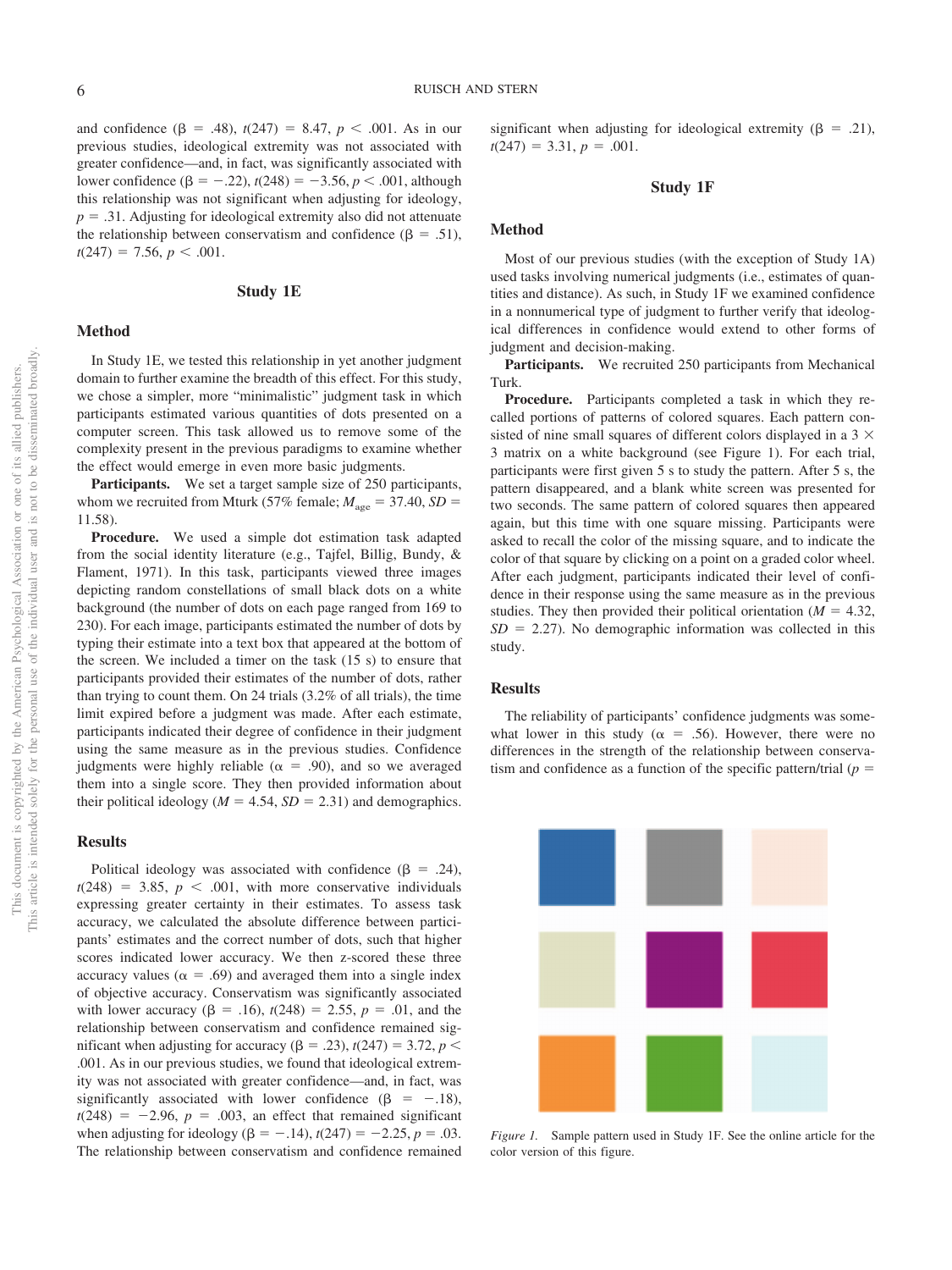.26), and so we collapsed across the three confidence judgments to create a single confidence score.

We once again found that ideology was associated with confidence  $(\beta = .20)$ ,  $t(248) = 3.17$ ,  $p = .002$ . More conservative individuals expressed greater certainty in their memories. To assess accuracy in the task, we calculated the distance from the participant's response to the correct response (i.e., the distance from the point that the participant clicked on the color wheel to the point where the correct color was located, measured in pixels). We collapsed across these three values to create a single index of accuracy. Importantly, conservatives were not more accurate in their responses ( $\beta = .04$ ),  $t(248) = 0.62$ ,  $p = .54$ , and adjusting for accuracy did not attenuate the relationship between conservatism and confidence  $(\beta = .21)$ ,  $t(247) = 3.48$ ,  $p < .001$ . Ideological extremity was not associated with greater confidence, either without  $(\beta = -.04)$ ,  $t(248) = -0.66$ ,  $p =$ .51, or with  $(\beta = .03)$ ,  $t(247) = 0.41$ ,  $p = .68$ , conservatism as a covariate. Conservatism also remained significantly associated with confidence when adjusting for ideological extremity  $(\beta = .21), t(247) = 3.12, p = .002.$ 

#### **Discussion: Studies 1A–1F**

Studies 1A through 1F provided support for the hypothesized association between conservatism and confidence across a range of different judgment domains. Conversely, we observed no support for the ideological extremity hypothesis: in none of these studies was ideological extremity associated with greater confidence (and in two studies, extremity was associated with lower confidence). These results provide consistent support for the idea that conservatives might generally feel and express greater confidence in their judgments and decisions than do liberals.

#### **Studies 2A and 2B**

In Studies 2A and 2B, we tested whether a high degree of task difficulty is necessary for this effect to emerge. That is, in our previous studies, the tasks that participants were asked to perform were likely perceived as difficult (e.g., guessing the exact number of dots; selecting a precise color from a graded color wheel). This raises the possibility that the conservatism– confidence link might emerge only for tasks that are very difficult, which would limit the generalizability of this effect. Indeed, previous research has argued that motivated judgment processes are most likely to emerge when tasks are ambiguous and difficult (vs. clear and simple; Kruglanski, 1980; Kunda, 1990). We therefore examined whether the conservatism– confidence relationship is constrained to highly difficult tasks.

#### **Study 2A**

#### **Method**

In Study 2A, we revisited the dot estimation task from Study 1E. In our original study, each dot set consisted of a relatively large number of dots (ranging from 169 to 230 dots in total), likely making this a difficult task for participants. In this study we systematically varied the degree of task difficulty by having participants judge a range of dot sets of varying complexity. We anticipated that the conservatism– confidence association would be stronger for more difficult (i.e., ambiguous) trials— but that it might emerge on less complex trials as well.

**Participants.** We preregistered a target sample size of 300 participants (80% power to detect an effect of  $r = .16$ ), whom we recruited from Mturk (44% female, 0.3% "other" gender;  $M_{\text{age}} =$  $37.54, SD = 11.53$ .

**Procedure.** We created 10 new images consisting of varying numbers of dots, ranging from 30 to 165 dots in total and increasing in increments of 15. As in Study 1E, one randomly selected image was presented in each trial. For each of these 10 images, participants first estimated the number of dots on the screen, and then indicated their degree of confidence in their estimate using the same measure from the previous studies. We gave participants 15 s to make each judgment. On 25 trials (0.8% of all trials), the time limit expired before a judgment was made. Confidence judgments were highly reliable ( $\alpha = .95$ ), and so we averaged them into a single score. After the estimation task, participants provided information about their political ideology ( $M = 4.25$ ,  $SD = 2.34$ ) and demographics.

#### **Results**

Ideology was associated with confidence  $(\beta = .14, t(298))$  = 2.44,  $p = .02$ ), with more conservative individuals expressing greater certainty in their estimates. To assess task accuracy, we calculated the absolute difference between participants' estimates and the correct number of dots, such that higher scores indicated lower accuracy. We then z-scored these values and averaged them into a single accuracy score ( $\alpha = .84$ ). Conservatives were not more accurate in the task  $(\beta = .03)$ ,  $t(298) = .50$ ,  $p = .62$ , and adjusting for accuracy did not attenuate the size of the conservatism–confidence relationship  $(\beta = .14)$ ,  $t(297) = 2.40$ ,  $p = 0.02$ . As before, ideological extremity was not associated with greater confidence in the task—and once again was associated with lower confidence  $(\beta = -.12)$ ,  $t(298) = -2.07$ ,  $p = .04$ , although this association was not significant when adjusting for ideology ( $\beta = -.09$ ),  $t(297) = -1.48$ ,  $p = .14$ . The relationship between conservatism and confidence became marginally significant when adjusting for extremity  $(\beta = .12)$ ,  $t(297) = 1.96$ ,  $p =$ .051.

To examine whether task difficulty moderated the conservatism– confidence relationship, we conducted a model using the MIXED procedure in which we specified ideology, number of dots in each trial, and their interaction term as fixed effect predictors, and confidence as the dependent variable. This interaction was not significant ( $p = .26$ ), indicating that task complexity (i.e., the number of dots in the trial) did not impact the size of this relationship. Rather, the relationship between conservatism and confidence emerged to a similar degree across easier and more difficult trials.

## **Study 2B**

#### **Method**

The results of Study 2A demonstrated that the conservatism– confidence association emerged not only under conditions of high task difficulty, but also on easier tasks as well.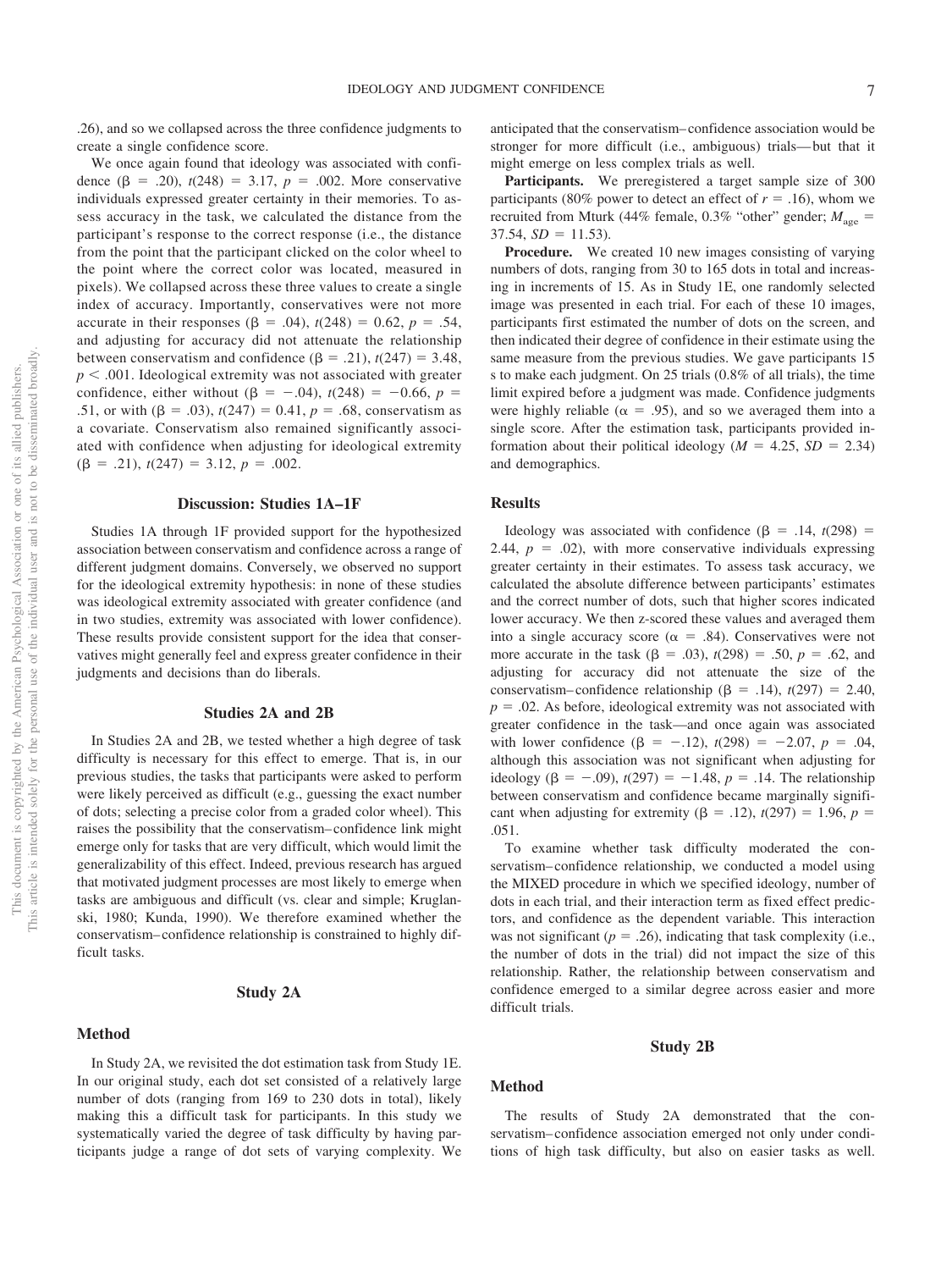However, although we varied the complexity of individual trials, we used a within-subjects design whereby all participants completed all trials— both easy and hard. As a result, the task itself may still have been perceived as quite difficult. In Study 2B, we conducted a conceptual replication to more conclusively determine whether a high degree of task difficulty is necessary for the conservatism– confidence link to emerge. We used a betweensubjects design in which participants were randomly assigned to either a low or high difficulty task.

Participants. We conducted a power analysis based on 80% power to detect an effect of  $r = .14$ , the effect size observed in Study 2A. This recommended a sample of 395, which we increased to 400. We recruited participants from Mturk.

**Procedure.** As in Study 1F, participants first viewed a pattern consisting of nine colored squares. They were given five seconds to study the pattern, after which it disappeared for two seconds. The pattern then reappeared with one square missing, and participants indicated the color of the missing square. Those who were assigned to the high difficulty condition  $(n = 191)$  provided their response on the same measure used in Study 1F, in which they were asked to select the missing color from a graded color wheel. Those who were assigned to the low difficulty condition  $(n = 209)$ selected the missing color from one of six discrete color options (see Figure 2). Participants completed three trials of this task and then indicated their political orientation ( $M = 4.41$ ,  $SD = 2.36$ ). No demographic information was collected in this study.

#### **Results**

As in our previous color pattern study (Study 1F), the reliability of confidence judgments was somewhat low ( $\alpha = .65$ ). However, there were no differences in the strength of the relationship between conservatism and confidence as a function of the specific pattern/trial  $(p = .72)$ , and so we collapsed across the three judgments to create a single confidence score.

Ideology was associated with confidence  $(\beta = .18)$ ,  $t(398) =$ 3.57,  $p \leq 0.001$ , with more conservative individuals reporting greater confidence in their memories of the missing color. To assess accuracy in the high difficulty (color wheel) condition, we calculated the distance from the participant's response to the correct response in the same manner as in Study 1F. To assess accuracy in the low difficulty (discrete options) condition, we coded correct choices as "0" and incorrect choices as "1," such that higher scores indicated greater inaccuracy, consistent with the high difficulty condition. The relationship between ideology and accuracy did not differ as a function of the specific pattern/trial (high difficulty condition:  $p = .49$ ; low difficulty condition:  $p = .99$ ), and so we z-scored and collapsed across these values to create a



*Figure 2.* Example response scales for the low and high difficulty conditions, Study 2B. See the [online supplemental materials](http://dx.doi.org/10.1037/xge0000898.supp) for images used in the study. See the online article for the color version of this figure.

single accuracy score. There was no relationship between ideology and accuracy ( $\beta = .03$ ),  $t(398) = 0.57$ ,  $p = .58$ , and adjusting for accuracy did not attenuate the strength of the relationship between conservatism and confidence  $(\beta = .18)$ ,  $t(397) = 3.72$ ,  $p < .001$ . Ideological extremity once again was not associated with greater confidence—without conservatism as a covariate, extremity was associated with lower confidence  $(\beta = -.10)$ ,  $t(398) = -2.06$ ,  $p = 0.04$ ; with conservatism as a covariate, this relationship was not significant ( $\beta = -.06$ ),  $t(397) = -1.18$ ,  $p = .24$ . The relationship between conservatism and confidence remained significant when adjusting for extremity ( $\beta = .16$ ),  $t(397) = 3.13$ ,  $p = .002$ .

To examine whether task difficulty moderated the conservatism– confidence relationship, we conducted a linear regression analysis with ideology, condition (high vs. low difficulty), and their interaction term specified as predictors, and with confidence specified as the dependent variable. As in Study 2A, this interaction was not significant ( $p = .86$ ), indicating that the difficulty of the task did not moderate the size of this effect. Rather, the relationship between conservatism and confidence emerged to a similar degree for both the low-difficulty ( $\beta$  = .17), *t*(396) = 2.44,  $p = .02$ , and high-difficulty ( $\beta = .19$ ),  $t(396) = 2.60$ ,  $p = .01$ , versions of the task.

#### **Discussion: Studies 2A and 2B**

The results of these two studies further demonstrate the robustness of the association between conservatism and confidence. And while the null effects of our task-difficulty manipulations in these studies do not entirely rule out the possibility that degree of difficulty might moderate the relationship between conservatism and confidence, the fact that the size of this effect was similar for all judgments (in Study 2A, whether involving 30 dots or 165 dots; and in Study 2B, whether responding on a graded color wheel or selecting from among six discrete response options) indicates that the threshold of difficulty required for the association between conservatism and confidence to emerge is relatively low.

#### **Studies 3A and 3B**

In Studies 3A and 3B, we investigated whether the conservatism– confidence relationship is limited to selfexpressions of subjective confidence, or whether it would also emerge on other conceptually similar measures of certainty. Specifically, we examined people's estimates of the objective probability that their judgment is correct. Using a different assessment of confidence also allowed us to rule out the alternative explanation that there may be ideological differences in how the confidence scale itself was interpreted. That is, even though the scale that we used in our previous studies is both widely used (Wegener, Downing, Krosnick, & Petty, 1995) and anchored by clear descriptive phrases that indicate different levels of subjective confidence, liberals and conservatives may differ in their interpretations of what these terms mean (e.g., conservatives may have a lower threshold for what it means to be "very confident"). Asking participants to instead provide estimates of the likelihood that their response is correct using a simple numerical probability judgment allowed us to rule out this possible alternative explanation by avoiding subjective and valenced terms.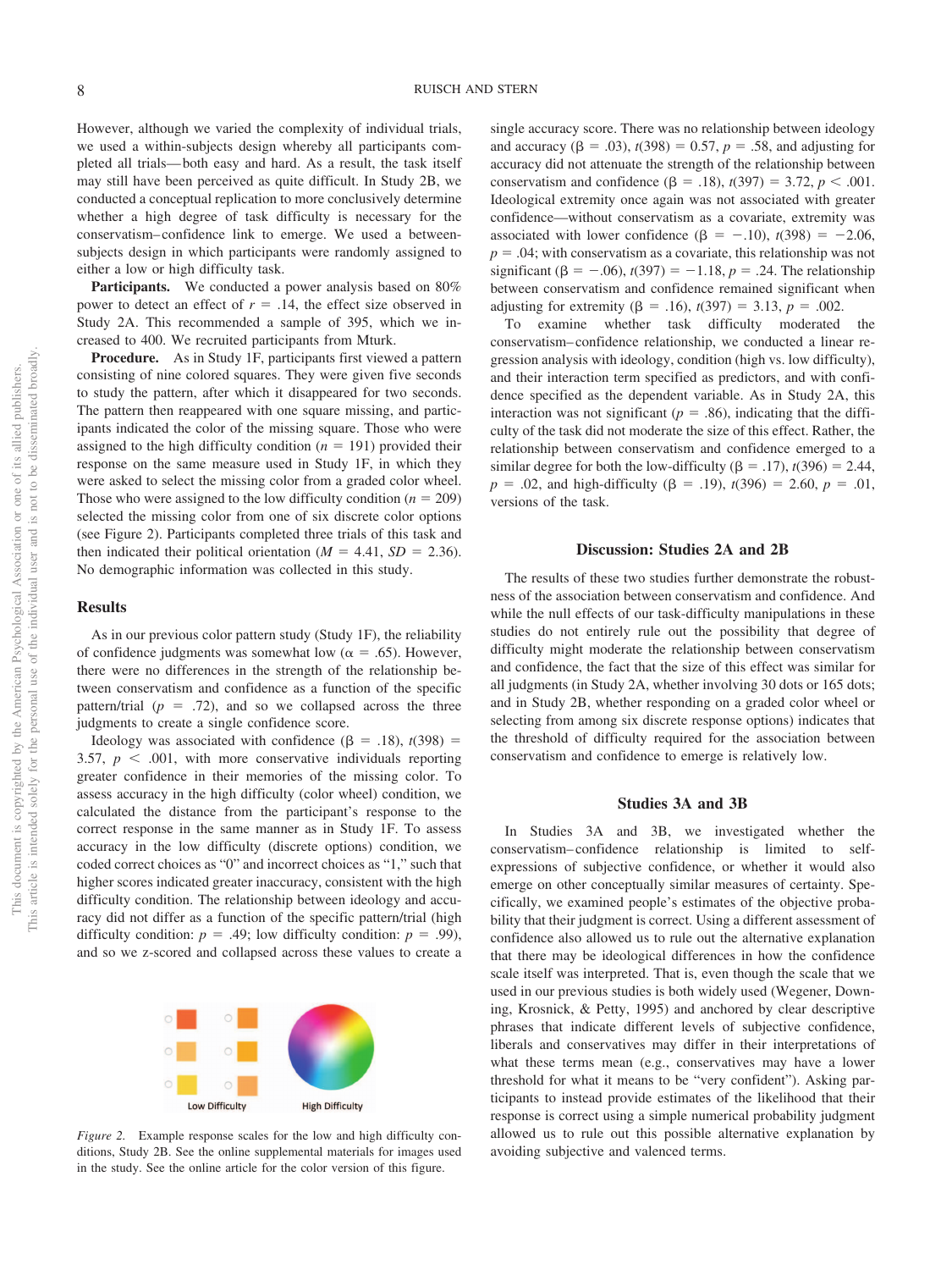## **Study 3A**

#### **Method**

In Study 3A, we tested whether conservatives' greater confidence would also emerge in their estimates of the objective probability that their judgment was correct.

Participants. We set a target sample size of 250 participants from Mturk. We received 249 responses.

**Procedure.** Participants completed a single trial of the color pattern memory task from Study 2B, in which they briefly studied a pattern of nine colored squares, which then disappeared and reappeared with one color missing. Participants were then asked to choose the missing color from a set of six discrete color options. After making their choice, they were asked, "If you had to guess, what do you think is the probability that you answered this question correctly?" Participants estimated the likelihood that their answer was correct on a scale ranging from 0% to 100%. Two participants did not provide a probability judgment. Participants then indicated their political orientation ( $M = 4.25$ ,  $SD = 2.07$ ). No demographic information was collected.

#### **Results**

Political ideology was significantly associated with likelihood estimates ( $\beta = .15$ ),  $t(245) = 2.30$ ,  $p = .02$ . More conservative participants estimated a higher likelihood that their response was objectively correct. There was no relationship between conservatism and accuracy in the task (logistic regression:  $B = .02$ ),  $\chi^2(1) = .07$ ,  $p = .79$ , and adjusting for task accuracy did not attenuate the relationship between conservatism and confidence  $(\beta = .15)$ ,  $t(244) = 2.33$ ,  $p = .02$ . Ideological extremity was not associated with probability judgments, either with  $(\beta = -.02)$ ,  $t(244) = -0.35, p = .72$ , or without  $(\beta = -.07)$ ,  $t(245) = -1.18$ ,  $p = .24$ , conservatism as a covariate. The relationship between conservatism and confidence remained significant when adjusting for extremity ( $\beta = .14$ ),  $t(244) = 2.00$ ,  $p = .05$ .

#### **Study 3B**

#### **Method**

The results of Study 3A provided support for our prediction that conservatives' greater confidence would also emerge in estimates of the probability that their answer was correct. In Study 3B, we sought to conceptually replicate Study 3A using a different paradigm.

Participants. We set a target sample size of 250 participants from Mturk. We received 252 responses (38% female, 0.4% "other" gender;  $M_{\text{age}} = 34.25$ ,  $SD = 9.30$ ).

**Procedure.** Participants completed the dot estimation task from Study 1E, in which they made estimates for three sets of dots. On 28 trials (3.7% of all trials), the time limit expired before a judgment was made. After making each estimate, participants rated the probability that their estimate was correct, using the same measure from Study 3A. Participants' probability judgments were highly reliable ( $\alpha = .95$ ), so we averaged them into a single score. Lastly, participants indicated their political ideology  $(M = 4.04,$  $SD = 2.15$ ) and provided demographic information.

## **Results**

Ideology was marginally associated with probability judgments  $(\beta = .12), t(250) = 1.87, p = .06$ , with conservatives estimating a greater probability that their responses were correct. To assess task accuracy, we calculated the absolute difference between participants' estimates and the correct number of dots, such that higher scores indicated lower accuracy. We then z-scored these values ( $\alpha$  = .72) and averaged them into a single accuracy score. Conservatives were not more accurate in the task  $(\beta = .10)$ ,  $t(250) = 1.55$ ,  $p = .12$ , and adjusting for accuracy did not attenuate the size of the conservatism– confidence relationship  $(\beta = .12), t(249) = 1.85, p = .07.$ 

Ideological extremity was again not associated with greater confidence—and was marginally associated with lower confidence; without conservatism as a covariate:  $\beta = -.12, t(250) =$  $-1.91$ ,  $p = .06$ ; with conservatism as a covariate:  $\beta = -.08$ ,  $t(249) = -1.21$ ,  $p = .23$ . The relationship between conservatism and confidence was not significant when adjusting for extremity  $(\beta = .08), t(249) = 1.14, p = .26.$ 

#### **Discussion: Studies 3A and 3B**

The results of Studies 3A and 3B demonstrated that the association between conservatism and confidence is not limited to a specific measure of subjective confidence. These findings indicate that our previous results do not simply reflect ideological differences in interpretation of our dependent measure. Rather, as hypothesized, they indicate that more conservative individuals tend to be more certain in the accuracy of their judgments and decisions.

#### **Study 4**

#### **Method**

In Study 4, we sought to test whether differing interpretations of what it means to be "correct" may contribute to the conservatism– confidence relationship. Specifically, if liberals and conservatives differ in the stringency of the criteria that they adopt for what it means to be correct (e.g., if conservatives have a less strict definition), then this could explain our observed effects. To rule out this possibility, we gave participants an exact benchmark by which to judge their response. If our previously observed effects were due, in whole or in part, to ideological differences in interpretations of what it means to be correct, then giving participants a precise benchmark by which to evaluate their judgments should attenuate or eliminate the association between conservatism and confidence. Conversely, if more conservative individuals are truly more certain of the accuracy of their judgments, then the conservatism– confidence association should be robust to this change.

**Participants.** We set a target sample size of 250 participants from Mturk. We received 253 responses (50% female;  $M_{\text{age}} =$  $34.75, SD = 9.54$ .

**Procedure.** Participants completed the dot estimation task from Study 3B, in which they made estimates for three sets of dots. On 24 trials (3.2% of all trials), the time limit expired before a judgment was made. After making each estimate, participants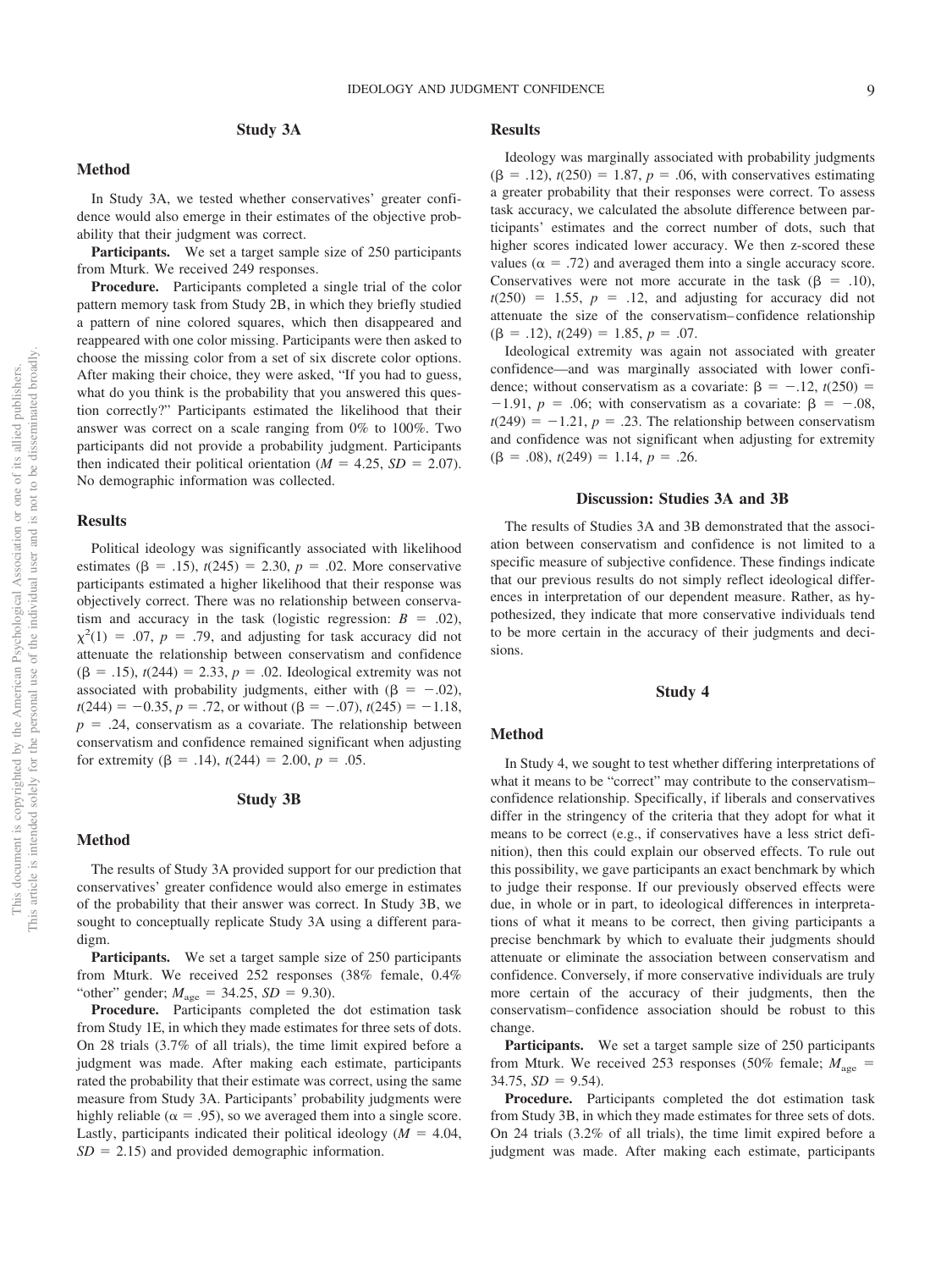provided their judgment of the likelihood that their answer was within 10 dots of the correct answer. They provided their response on a 0-100% scale. Probability judgments were highly reliable  $(\alpha = .91)$ , and so we averaged them into a single score. Lastly, participants reported their political orientation ( $M = 4.26$ ,  $SD =$ 2.19).

#### **Results and Discussion**

Ideology was significantly associated with probability judgments ( $\beta$  = .28),  $t(251)$  = 4.55,  $p < .001$ , with conservatives estimating a greater probability that their responses were within 10 dots of the correct answer. To assess task accuracy, we calculated the absolute difference between participants' estimates and the correct number of dots, such that higher scores indicated lower accuracy. Unlike our previous dot estimation studies, reliability of these accuracy scores was quite low ( $\alpha = .24$ ). However, closer inspection of participants' estimates revealed that these results were skewed by a few extreme estimates (in particular, one participant who guessed 200,000 dots for an image containing 169 dots). When these extreme responses are excluded, the accuracy scores showed acceptable reliability ( $\alpha = .71$ ).<sup>3</sup> Therefore, we collapsed across these three values to create a single accuracy score. Conservatives were not more accurate in the task  $(\beta =$  $-10$ ,  $t(251) = -1.53$ ,  $p = 0.13$ , and adjusting for accuracy did not attenuate the size of the conservatism– confidence relationship  $(\beta = .29), t(250) = 4.75, p < .001$ . Ideological extremity was again not associated with greater confidence—and was associated with lower confidence,  $\beta = -.14$ ,  $t(251) = -2.18$ ,  $p = .03$ ; with conservatism as a covariate:  $\beta = -.07$ ,  $t(250) = -1.07$ ,  $p = .29$ . The relationship between conservatism and confidence also remained significant when adjusting for ideological extremity ( $\beta$  = .26),  $t(250) = 4.11$ ,  $p < .001$ . Thus, conservatism was associated with greater confidence even when participants were given an exact benchmark by which to judge the correctness of their response, ruling out an alternative explanation for the conservatism– confidence relationship.

#### **Study 5**

#### **Method**

In Study 5, we turned to the downstream consequences of ideological differences in confidence, examining whether they would have implications for liberals' and conservatives' behavior. To test this question, we gave participants the opportunity to place a bet on their judgments. We predicted that conservatives' greater confidence would lead them to be more likely to bet money on the accuracy of their own response. In addition to testing a behavioral implication of these ideological differences in confidence, this study also allowed us to more conclusively rule out alternative interpretations of the conservatism– confidence association, such as that the relationship stems from ideological differences in self-presentational strategies (e.g., conservatives wanting to appear more confident to others).

Participants. We set a target sample size of 250 participants from Mturk. We received 248 complete responses (54% female, 0.8% "other" gender;  $M_{\text{age}} = 39.23$ ,  $SD = 12.12$ ).

**Procedure.** Participants completed a single trial of a color pattern memory task (adapted from our previous studies) in which they briefly studied a pattern of nine colored squares, which then disappeared and reappeared with one color missing. Participants selected the missing color from one of four discrete color options. Participants were then given the opportunity to place a bet on their judgment, for a chance to win a \$.20 bonus payment. They had the option of either (a) betting for their answer (in which case they would receive the bonus payment if they got the answer correct) or (b) betting against their answer (in which case they would receive the bonus payment if they got the answer incorrect). This feature of our experimental design allowed us to ensure that any ideological differences in betting behavior were not due to ideological differences in financial risk-taking (e.g., willingness to bet in general; Choma, Hanoch, Hodson, & Gummerum, 2014). Importantly, because there were four possible response options, the optimal choice for individuals who were not certain of the accuracy of their response would be to bet against their own answer. Thus, only individuals with a high degree of confidence should bet for their own answer. Participants then indicated their gender, age, and political orientation ( $M = 4.21$ ,  $SD = 2.38$ ).

#### **Results**

Political ideology was significantly associated with betting behavior (logistic regression: *B* = .15),  $\chi^2(1) = 5.93$ , *p* = .01, such that more conservative participants were more likely to bet for (vs. against) their own response. As in our previous studies, we also verified that this relationship was not explained by ideological differences in task accuracy: there was no relationship between conservatism and accuracy in the task  $(B = .03)$ ,  $\chi^2(1) = .33$ ,  $p =$ .57, and adjusting for task accuracy did not attenuate the relationship between conservatism and betting for (vs. against) one's own response (*B* = .19),  $\chi^2(1) = 7.54$ , *p* = .006. Ideological extremity was not associated with betting decisions, either with  $(B = -.07)$ ,  $\chi^2(1) = .36, p = .55$ , or without  $(B = -.15), \chi^2(1) = 2.15, p =$ .14, conservatism as a covariate. The relationship between conservatism and betting decisions remained significant when adjusting for extremity  $(B = .14)$ ,  $\chi^2(1) = 4.00$ ,  $p = .05$ . This finding indicates that ideological differences in confidence have implications for behavior, and that the observed differences are likely to reflect genuine differences in confidence (vs., e.g., self-presentational strategies).

#### **Studies 6A and 6B**

In Studies 6A and 6B, we turned our attention to testing a potential mechanism underlying the association between conservatism and confidence. We hypothesized that conservatives' greater confidence might be explained in part by ideological differences in closure-directed cognition. Specifically, we predicted that when making a judgment or decision about a difficult or ambiguous task, conservatives would be more motivated to "seize and freeze" on an initial response, while liberals would consider a broader range of possible response options. We predicted that

<sup>&</sup>lt;sup>3</sup> Because the survey instructions explicitly informed participants that 300 was the maximum number of dots that the images contained, for this reliability analysis we excluded responses higher than 300.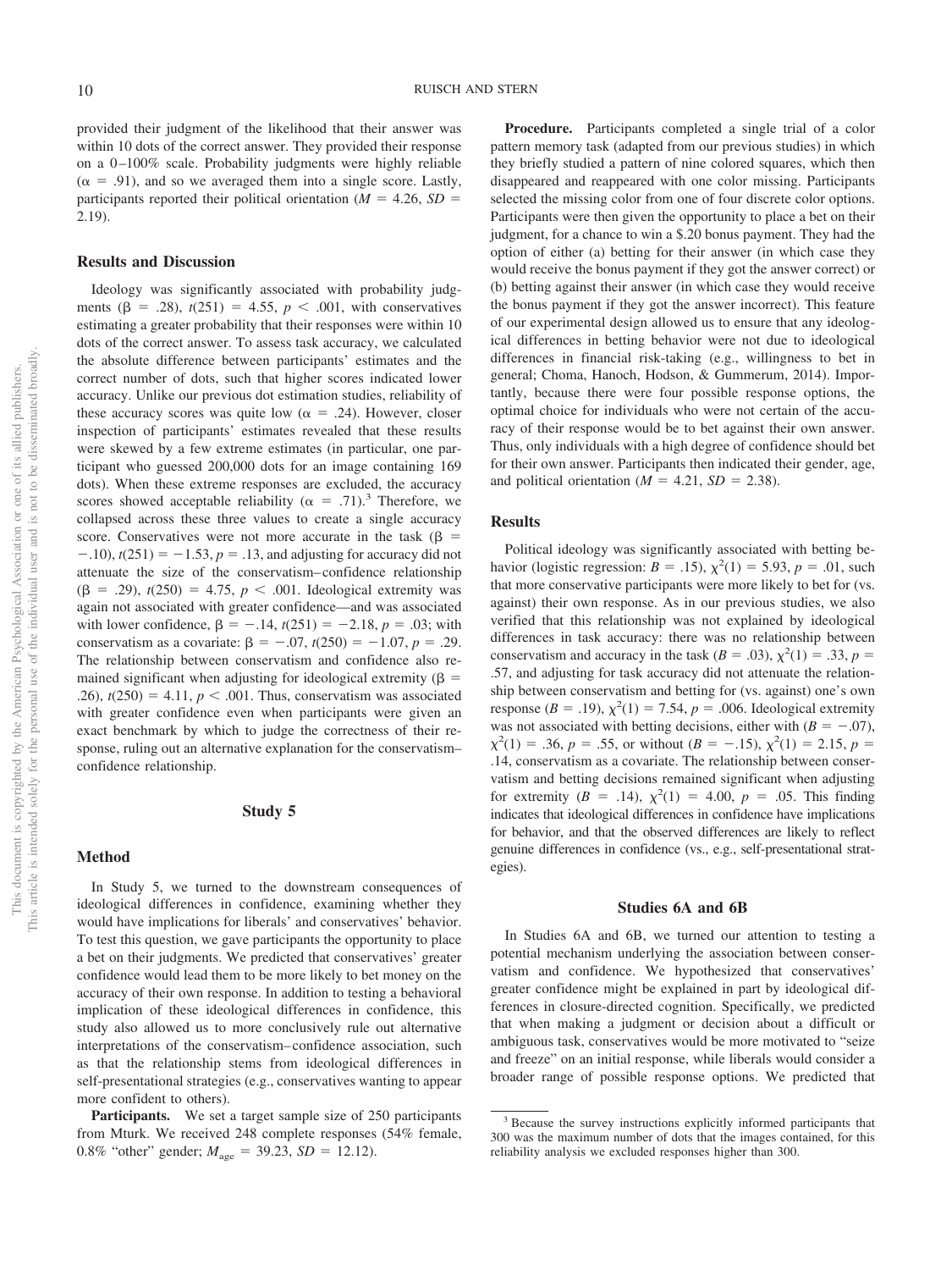these ideological differences in deliberation would in part explain the conservatism– confidence relationship. We examined this prediction using both a self-report measure of need for closure and a behavioral measure of closure-directed cognition.

#### **Study 6A**

#### **Method**

In Study 6A, we provided an initial test of our proposed mechanism that ideological differences in closure-directed cognition would in part explain the conservatism– confidence relationship. We predicted that conservatives would express greater motivation to make quick and efficient decisions, and that this would help explain their greater confidence.

Participants. We recruited participants through Qualtrics' panel service, requesting an equal number of political liberals and conservatives and an approximately equal number of men and women. We preregistered our requested sample size of 341 "qualifying participants" (participants who passed an included attention check). This yielded a total sample (including those who failed the attention check) of 462 participants. Three participants did not complete our dot estimation task, and therefore could not be included in analyses, leaving an analyzable sample of 459 participants (52% female, 0.2% "other" gender, 0.4% no gender reported;  $M_{\text{age}} = 38.55$ ,  $SD = 13.69$ ; 80% power to detect an effect of  $r = .13$ ).

#### **Procedure.**

*Political ideology.* Participants first provided demographic information and indicated their political ideology ( $M = 5.00$ ,  $SD =$  $2.55$ ).

*Motivation for quick judgments.* To assess motivation to make quick and efficient judgments, participants completed the six-item decisiveness subscale of the need for closure scale (Roets & Van Hiel, 2007) usinga1(*completely disagree*) to 6 (*completely agree*) response scale. Sample items include "When I am confronted with a problem, I'm dying to reach a solution very quickly," and "I would rather make a decision quickly than sleep on it." We created a composite by averaging across these items  $(\alpha = .85)$ .

*Confidence task.* Participants then completed a modified version of the dot task from our previous studies. They first made estimates for 10 randomly generated sets of dots and then rated their confidence in each estimate on the 9-point confidence measure used in our previous studies. On 226 trials (4.9% of all trials) the time limit expired before a judgment was made or the participant did not make a judgment. Confidence judgments were highly reliable ( $\alpha = .95$ ), and so we averaged them into a single score.

*Other measures.* Finally, participants answered an attention check question and were asked to provide their opinion about what they believed was the purpose of the study.

#### **Results and Discussion**

For our preregistered analyses, we originally planned to exclude participants who failed the attention check. However, for consistency with our other studies (in which no attention check was included), we included all participants in our primary analyses. We nevertheless also report all statistics excluding participants who

failed the attention check. All findings are the same when excluding these participants.

We again found that ideology was associated with confidence  $(\beta = .20), t(457) = 4.36, p < .001$ , with more conservative participants expressing greater certainty in their estimates. To assess task accuracy, we calculated the absolute difference between participants' estimates and the correct number of dots, such that higher values indicated lower accuracy. We averaged these scores into a single accuracy score ( $\alpha = .90$ ; see Footnote 3). There was no association between ideology and accuracy ( $\beta$  =  $(0.06)$ ,  $t(457) = 1.32$ ,  $p = .19$ , and adjusting for accuracy did not meaningfully attenuate the relationship between conservatism and confidence  $(\beta = .19)$ ,  $t(456) = 4.23$ ,  $p < .001$ . Unlike our previous studies, ideological extremity was significantly associated with greater confidence, both with  $(\beta = .12)$ ,  $t(456) = 2.61$ ,  $p = .009$ , and without ( $\beta = .12$ ),  $t(457) = 2.65$ ,  $p = .008$ , conservatism as a covariate. Importantly, however, political orientation remained a significant predictor of confidence when adjusting for ideological extremity ( $\beta = .20$ ),  $t(456) = 4.34$ ,  $p < .001$ .

We also found that conservatism was associated with greater decisiveness ( $\beta$  = .19),  $t(457)$  = 4.17,  $p < .001$ . To examine whether decisiveness accounted, in part, for the relationship between conservatism and confidence, we conducted a mediation analysis using Model 4 of the PROCESS macro with 5,000 biascorrected bootstrap samples (Hayes, 2018). We specified ideology as the exogenous variable, motivation for quick judgments as the mediator variable, and confidence as the outcome variable. The indirect effect was significant:  $ab = .03$ ,  $SE = .01$ , 95% CI [.01, .06],  $R^2 = 0.02$ . This finding suggests that conservatives' greater confidence might be, at least in part, explained by their greater desire to reach a rapid and final judgment (see [Figure 3\)](#page-11-0).

Excluding participants who failed the attention check, the conservatism–confidence association ( $\beta$  = .16),  $t(340)$  = 2.89,  $p = .004$ , the conservatism–decisiveness association ( $\beta = .13$ ),  $t(340) = 2.34, p = .02$ , and the indirect effect (*ab* = .02, *SE* = .01, 95% CI [.002, .04],  $R^2 = .01$ ) were also all significant.

#### **Study 6B**

#### **Method**

The results of Study 6A suggested that conservatives' greater need to reach a rapid and final decision might in part explain their greater levels of confidence. In Study 6B, we provided a concep-



<span id="page-11-0"></span>*Figure 3.* Model illustrating conservatism predicting greater confidence through the motivation for rapid judgments (Study 6A). Coefficients are standardized regression coefficients. Values in parentheses represent direct relationships; values without parentheses represent relationships after including all variables in the model. \*\*\*  $p < .001$ .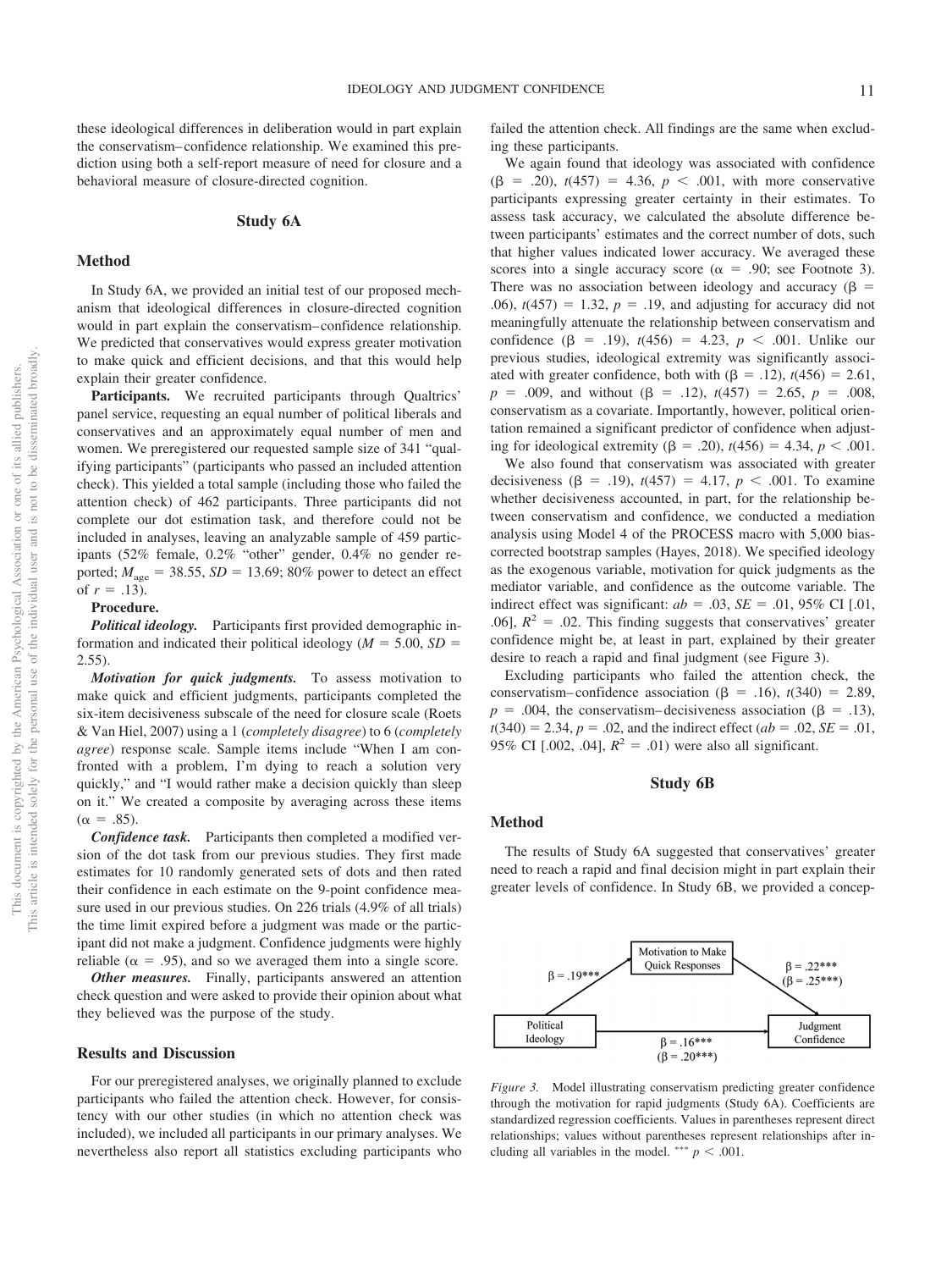tual replication and extension using a behavioral measure of efficient cognition. Using this measure, we directly tested the prediction that conservatives would be more likely to seize and freeze on an initial response, rather than considering a broader range of possible response options. Past work has suggested that comparing a wider range of response options increases the probability that no single response option will be clearly superior to the others, which in turn increases the difficulty of making a judgment (Alter  $\&$ Oppenheimer, 2009; Mills, Meltzer, & Clark, 1977; Schwarz, 2004). Thus, we predicted that consideration of fewer alternative judgment options would explain, in part, conservatives' greater confidence.

**Participants.** We preregistered a target sample size of  $N =$ 350 from Mturk (80% power to detect an effect of  $r = .15$ ). We received 354 responses. Nine participants either did not complete the dot estimation task  $(n = 8)$  or did not provide a confidence judgment  $(n = 1)$ , leaving 345 participants for analyses  $(50\%)$ female,  $0.3\%$  "other" gender;  $M_{\text{age}} = 36.70$ ,  $SD = 11.58$ ).

#### **Procedure.**

*Judgment confidence.* Participants completed a single trial of the dot estimation task, in which they viewed a set of dots (randomly selected from one of five randomly generated patterns) and estimated the number of dots that appeared on the page. After making their estimate, they rated their level of confidence in their response using the 9-point confidence measure from the previous studies.

*Consideration of alternative responses.* Next, participants completed a measure adapted from Gilovich, Medvec, and Savitsky (2000) in which they were asked to list all of the possible responses (i.e., other possible dot quantities) that they considered before providing their final estimate. They entered these responses into a blank text box, or clicked a box indicating that they did not consider any alternative responses.

*Political ideology.* Participants reported their political ideology ( $M = 4.23$ ,  $SD = 2.33$ ) in the same manner as in the previous studies.

#### **Results and Discussion**

Ideology was associated with confidence  $(\beta = .18)$ ,  $t(343) =$ 3.43,  $p = .001$ , with more conservative participants expressing greater confidence in their dot estimates. To assess task accuracy, we calculated the absolute difference between participants' estimates and the correct number of dots, such that higher scores indicated lower accuracy. Conservatives were not more accurate in the task  $(\beta = .01)$ ,  $t(343) = 0.25$ ,  $p = .80$ , and adjusting for accuracy did not attenuate the relationship between conservatism and confidence  $(\beta = .18)$ ,  $t(342) = 3.41$ ,  $p = .001$ . We once again found that ideological extremity was not significantly associated with greater confidence, either with  $(\beta = .10)$ ,  $t(342) = 1.75$ ,  $p =$ .08, or without  $(\beta = .04)$ ,  $t(343) = 0.66$ ,  $p = .51$ , conservatism as a covariate. Conservatism remained significantly associated with confidence when adjusting for ideological extremity ( $\beta = .21$ ),  $t(342) = 3.80, p < .001.$ 

Consistent with our predictions, we also found that more conservative participants listed fewer alternative responses ( $\beta$  =  $-1.14$ ,  $t(343) = -2.71$ ,  $p = 0.007$ , indicating that they considered fewer possible response options before making their judgment. To examine whether consideration of alternative options accounted, in part, for the relationship between conservatism and confidence, we conducted a mediation analysis using Model 4 of the PROCESS macro with 5,000 bias-corrected bootstrap samples (Hayes, 2018). We specified ideology as the exogenous variable, number of alternatives considered as the mediator variable, and confidence as the outcome variable. The indirect effect was significant:  $ab = .01$ ,  $SE = .007, 95\% \text{ CI}$  [.001, .03],  $R^2 = .01$ . This finding suggests that conservatives' greater tendency to make rapid and final decisions might explain, in part, their higher levels of judgment confidence (see Figure 4).

#### **Discussion of Studies 6A and 6B**

These studies suggest that ideological differences in epistemic motivation might partially explain the conservatism– confidence relationship. We found that both a self-report scale and a measure of "seizing and freezing" significantly mediated the relationship between conservatism and confidence. The results of these two studies therefore provide convergent support for our hypothesized mechanism.

## **Internal Meta-Analysis of Conservatism–Confidence Relationship**

Following the recent best-practices recommendations of a number of researchers (e.g., Goh, Hall, & Rosenthal, 2016; Lakens & Etz, 2017; McShane & Böckenholt, 2017), we conducted an internal, "within-paper" meta-analysis to optimize statistical power in determining the mean effect size of our studies [\(Braver,](#page-16-7) [Thoemmes, & Rosenthal, 2014;](#page-16-7) Cohn & Becker, 2003), as well as to examine potential moderators of the conservatism– confidence relationship. We used a random-effects model to better extrapolate these effects beyond the current studies to the general population (Hedges & Vevea, 1998). The average effect size across these studies was  $\beta = .20$ ,  $SE = .03$ ,  $z = 7.92$ ,  $p < .001$ , and the 95% CI for the effect size was  $\beta = .15, .25$  (see Figure 5).

Cochran's Q-test suggested that there was heterogeneity in our observed effect sizes,  $Q(13) = 41.64$ ,  $p < .001$ , and so we examined potential moderators. We found no differences in effect sizes as a function of task type  $(p = .80)$ , whether the task required a numerical or non-numerical judgment ( $p = .52$ ), or whether the sample was from Mturk or other sources  $(p = .19)$ . However, we did find that the effect size observed in Study 1D (the real-world distance estimation task) was significantly larger than effect sizes



*Figure 4.* Model illustrating conservatism predicting greater confidence through the consideration of alternative responses (Study 6B). Coefficients are standardized regression coefficients. Values in parentheses represent direct relationships; values without parentheses represent relationships after including all variables in the model.  $p < .05$ .  $p < .01$ .  $p < .01$ . .001.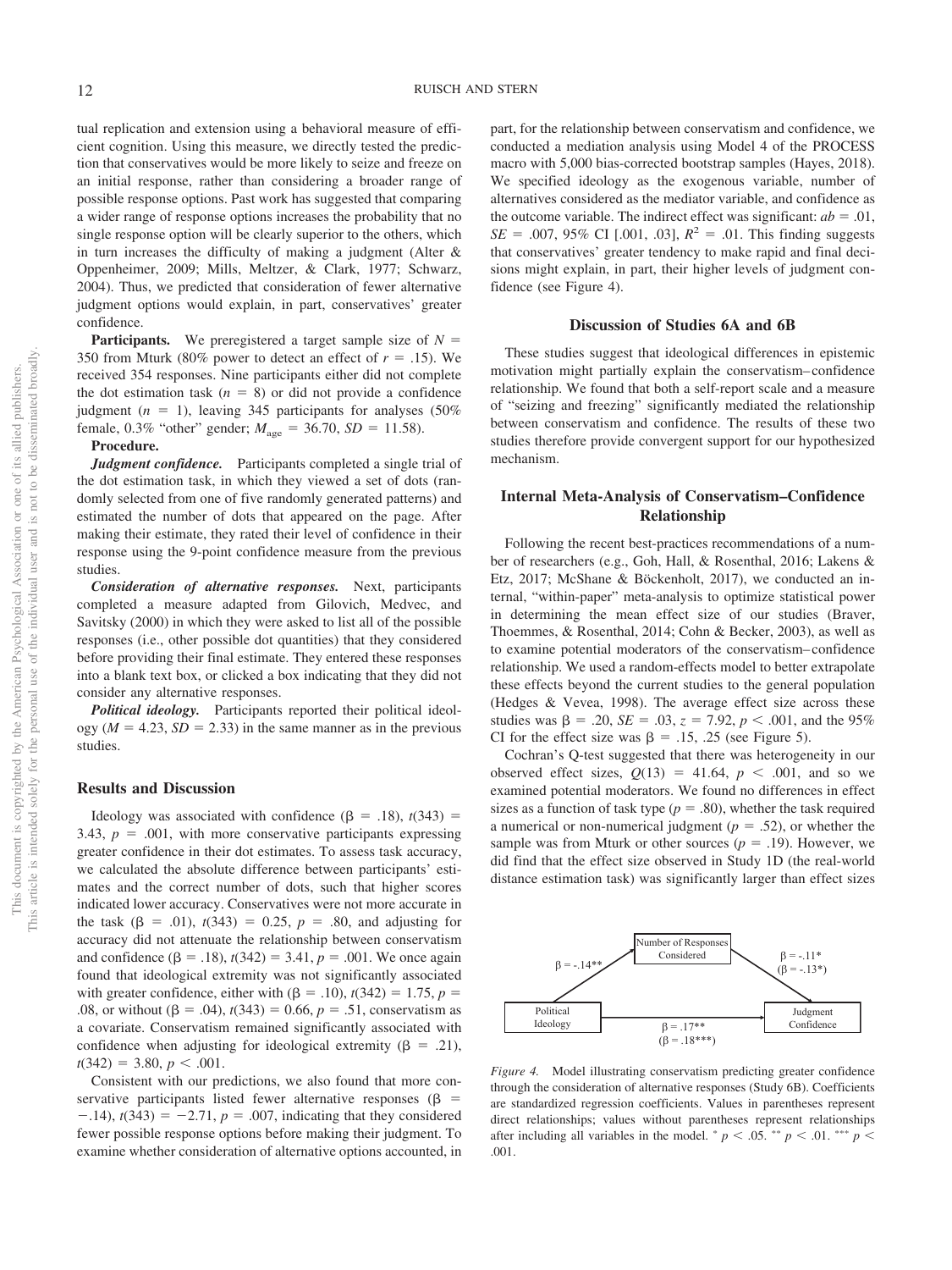

*Figure 5.* Forest plot of effect sizes of conservatism–confidence relationship, Studies 1A–6B. Average effect size  $(\beta/r)$  based on a random-effects meta-analysis model. See the online article for the color version of this figure.

observed in the other studies (estimated difference:  $\beta = .30$ , *SE* =  $.05, z = 5.76, p < .001$ ). When this difference is accounted for, the residual variance among the effect sizes becomes nonsignificant,  $Q(12) = 8.50, p = .74$ . This suggests that Study 1D accounts for most of the variance among the observed effect sizes. Importantly, however, the estimated average effect size does not change substantially when this study is excluded from the meta-analysis:  $\beta =$  $.17, SE = .01, z = 11.76, p < .001.$ 

Although these judgment tasks were nonpolitical in nature, the highly polarized political landscape in the United States raises the possibility that liberals' and conservatives' confidence could be shaped by which political party is currently in power. To test this question, we took advantage of a naturally occurring political power manipulation—the end of Barack Obama's (liberal) administration and the beginning of Donald Trump's (conservative) administration. There was no significant difference in effect sizes between studies conducted during the Obama (Studies 1A, 1B, 1E) versus Trump (all other studies) presidencies ( $p = .94$ ), suggesting that the association between conservatism and confidence is similarly strong regardless of the political party currently in power.

We also examined the overall size of the relationship between ideological extremity and confidence. We first tested the relationship between extremity and confidence without political orientation as a control variable. This analysis revealed a small but statistically significant *negative* relationship between ideological extremity and confidence, such that more ideologically extreme individuals tended to be less confident in their judgments. The average effect size was  $\beta = -.06$ ,  $SE = .03$ ,  $z = -2.05$ ,  $p = .04$ , and the 95% CI for the effect size was  $\beta = -.11, -.0003$  (see [Figure 6\)](#page-14-0). We also examined the relationship between ideological extremity and confidence after adjusting for political orientation. This effect size was nonsignificant and was very close to zero: The estimated average effect size was  $\beta = -.0003$ ,  $SE = .02$ ,  $z = 0.01$ ,  $p = .99$ , and the 95% CI for the effect size was  $\beta = -.04, .04$ . Finally, we also examined the strength of the relationship between conservatism and confidence with ideological extremity as a control variable. The average effect size was  $\beta = .20$ ,  $SE = .03$ ,  $z =$ 6.77,  $p < .001$ , and the 95% CI for the effect size was  $\beta = .14, .25$ .

## **General Discussion**

Across 14 studies (total  $N = 4,575$ ), we found that political conservatism was associated with greater judgment and decisionmaking confidence. This conservatism– confidence relationship emerged across a range of judgment and decision-making domains, including distance estimates, memory judgments, and quantity estimates (Studies 1A–1F). We found that this association was of a similar strength under conditions of both low and high task difficulty (Studies 2A and 2B). Importantly, we also found that this relationship was robust across different operationalizations of confidence, such as when participants reported the probability that their responses were objectively correct (Studies 3A and 3B) and when they indicated confidence in their judgment against an objective benchmark (Study 4). Further, these ideological differences in confidence appear to have behavioral consequences, with conservatives being more likely to place bets *for* (vs. against) the accuracy of their own response (Study 5). In examining the factors that underlie this relationship, we found that conservatives reported a greater motivation to reach a rapid and final decision (Study 6A) and considered fewer alternative options before making a final judgment (Study 6B). We also found evidence suggesting that this desire to quickly reach closure in judgments might in part explain conservatives' greater confidence. Overall, the present research broadly contributes to understanding the role of ideology and motivation in basic social– cognitive judgments.

## **Linking Ideological Differences in Motivation to Judgment Confidence**

In this research we have sought to answer calls emphasizing the need for greater integration and organization of the large body of research on ideological differences in cognition, motivation, and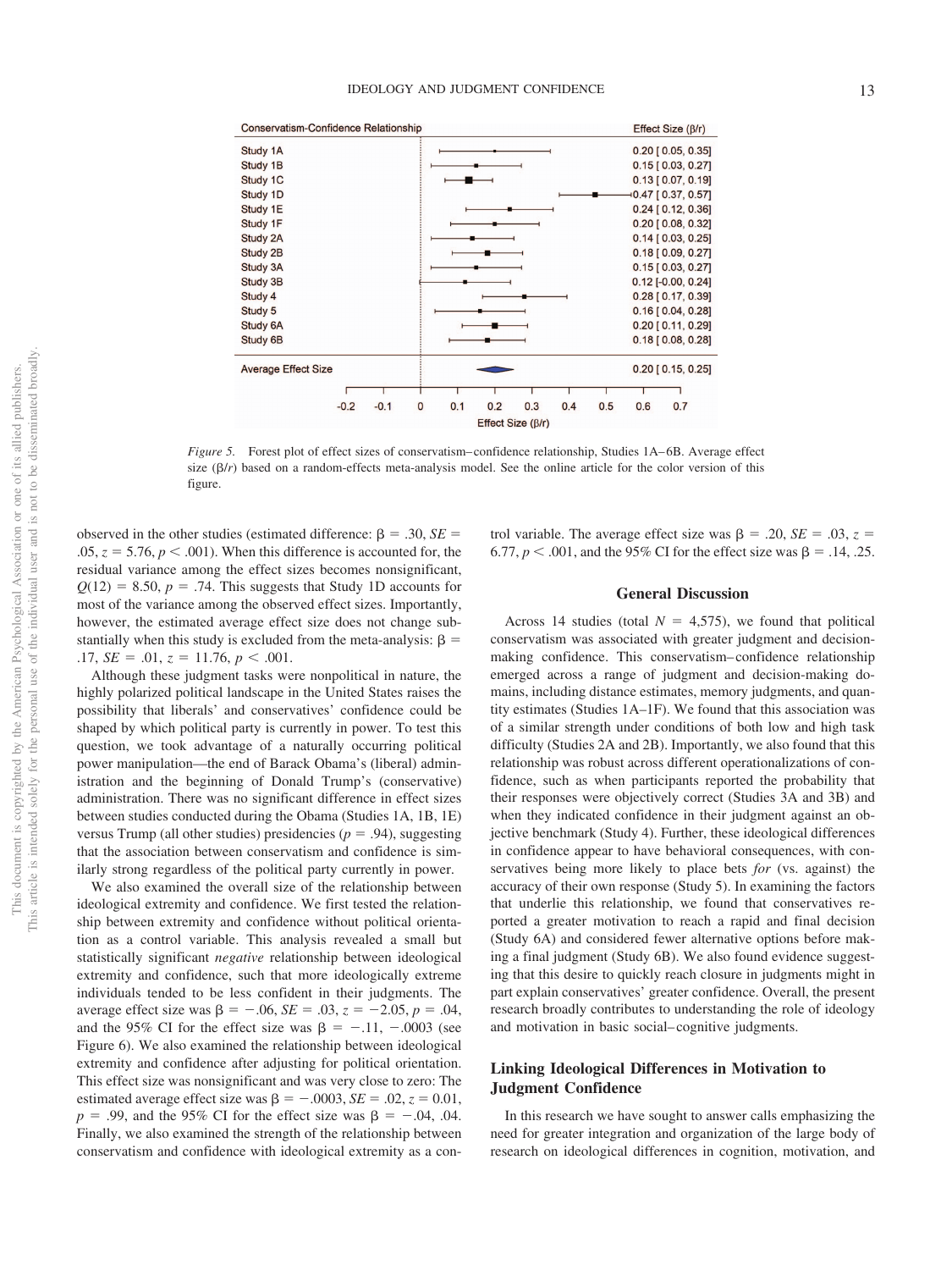

<span id="page-14-0"></span>*Figure 6.* Forest plot of effect sizes of ideological extremity-confidence relationship, without conservatism as a covariate, Studies 1A–6B. Average effect size  $(\beta/r)$  based on a random-effects meta-analysis model. See the online article for the color version of this figure.

behavior (e.g., Taber & Young, 2013). Rather than simply adding another entry to the list of psychological differences between liberals and conservatives, in this research—and the theoretical framework that we have constructed to support it—we have sought to situate the present findings within several branches of research on ideological differences.

Of greatest importance to the present research, past theory has argued that closure-directed cognition stems from a psychological motivation or "need" for a clear and rapid answer to a problem or decision. This more closed thinking style (i.e., "seizing and freezing") is theorized to reduce ambiguity and heighten certainty (Kruglanski & Webster, 1996). Therefore, to the extent that conservatives are more chronically oriented toward making quick decisions, theory predicts that they should be inclined to experience greater certainty in their perceptions and judgments of the world. However, no past research, to our knowledge, has empirically examined whether or how closure-directed cognition actually heightens certainty in one's own judgments and decisions. As a result, there has been a theoretical gap in the literature regarding whether and how a greater desire for certainty among conservatives may translate into actually experiencing greater certainty. Our work provides insight into this question by bridging the divide between research and theory on ideological differences in epistemic motivations to attain certainty (e.g., intolerance of ambiguity and need for closure) with work from the judgment and decisionmaking literature on deliberation and fluency. Specifically, we found evidence suggesting that "seizing and freezing" on judgments minimizes the degree to which an individual considers possible alternative response options, and that this reduced consideration of alternatives might, in turn, heighten confidence in one's response.

Our findings also contribute to the theoretical framework of ideology as motivated social cognition (Jost et al., 2003; Jost et al., 2018). Previous research has highlighted that conservatives tend to be more oriented toward closure as a means of avoiding ambiguity than are liberals. Here, we extend this perspective by linking

ideological differences in epistemic motivation to processes relating to how people render judgments and form metacognitive appraisals. Generally speaking, our findings suggest that conservatives might be more likely to anchor on an initial judgment that comes to mind, whereas liberals might be more inclined to question, and possibly change, an initial judgment before making a final decision (Jost & Krochik, 2014).

Moving forward, the development of a more comprehensive theoretical understanding of ideological differences in confidence will require further investigation of the impact and implications of these differences. Research suggests that confidence is a fundamental dimension of human metacognition (Wagner et al., 2012) with widespread implications. For example, more confident individuals are more resistant to persuasion [\(Babad et al., 1987\)](#page-16-0) and tend to seek less information before making a decision (Locander & Hermann, 1979). The observed ideological differences in confidence may therefore lead to liberal-conservative asymmetries in these domains. In addition, confidence may shape other politically relevant aspects of cognition and behavior. For example, individuals who are more confident in a given topic or position may be less likely to "vet" or verify information that agrees with their views. If true, this may shed light on the recent epidemic of "fake news" and help explain why these fictitious news stories seem to have found greater purchase among more conservative individuals (Guess, Nyhan, & Reifler, 2018; Pennycook & Rand, 2018). Future research could examine whether conservatives' greater confidence impacts these types of downstream consequences.

It is also necessary to highlight that social–cognitive outcomes (e.g., confidence judgments) are generally explained through multiple psychological mechanisms (Higgins, 1998). Here, we examined the explanatory role of closure-directed cognition, but it is important to consider additional mechanisms that could operate in parallel with closure-directed cognition to explain the conservatism–confidence relationship. We speculate about three possible mechanisms. First, self-deception and self-enhancement can lead people to view themselves and their abilities in an overly positive light (Schwardmann &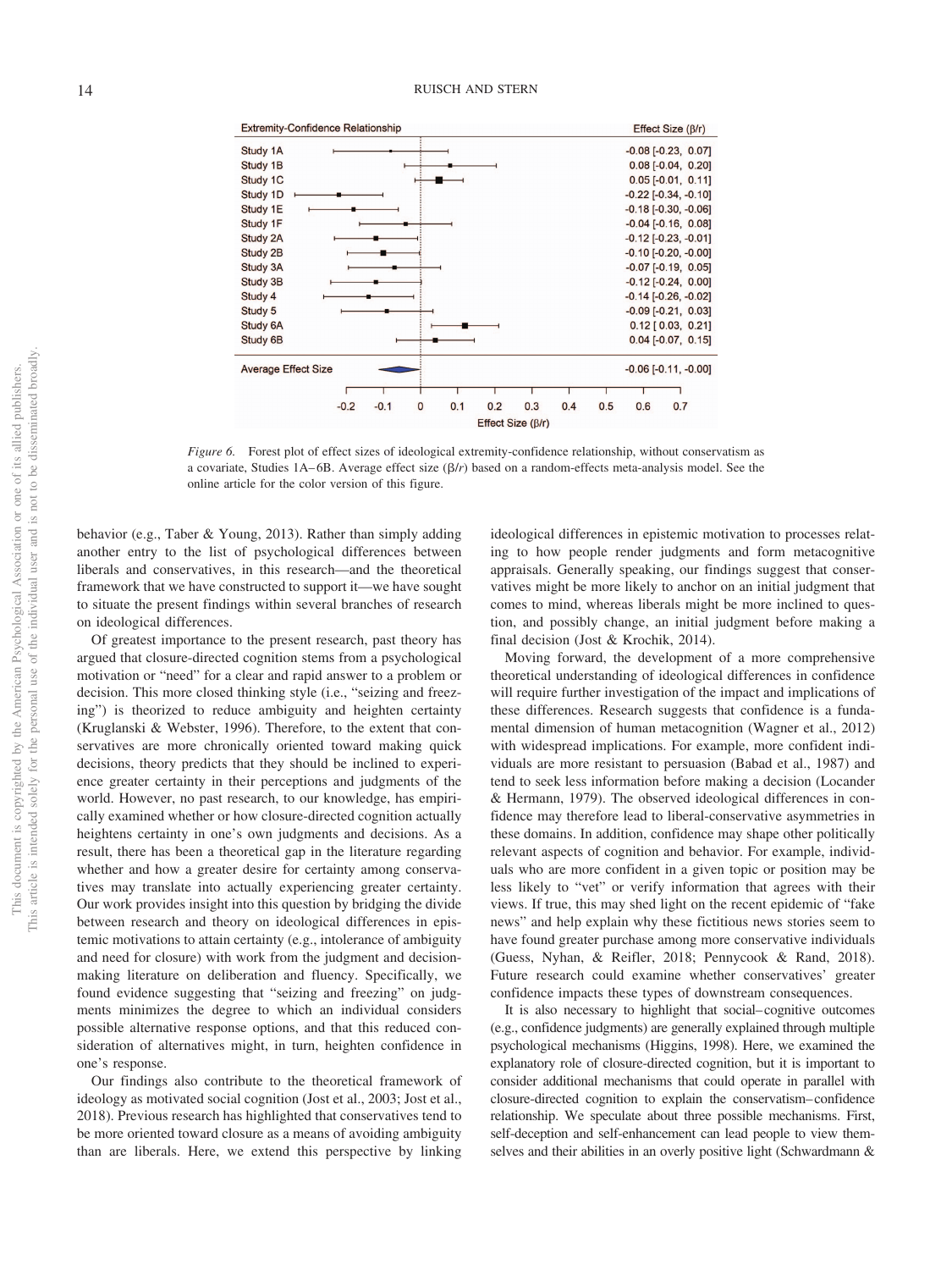van der Weele, 2019; von Hippel & Trivers, 2011). Past work suggests that conservatives report greater self-deception (Jost, 2017) and display greater self-enhancement (Wojcik & Ditto, 2015), which may also lead to their greater confidence. Second, misjudging one's skills can also contribute to greater confidence (Baron & Jost, 2019; Kruger & Dunning, 1999). Here, we found that liberals and conservatives generally possessed comparable degrees of accuracy. However, in situations where conservatives might be less accurate, these misjudgments could further amplify ideological differences in confidence. Third, a desire for social conformity (i.e., authoritarianism; Feldman, 2003) could heighten confidence by downplaying alternative perspectives that other people provide. Given that conservatives tend to place greater value on social conformity (Jost, van der Linden, Panagopoulos, & Hardin, 2018), this motivation could also contribute to their greater confidence. It would be generative for future research to examine whether these and other mechanisms provide additional insight into the roots of the conservatism–confidence link.

## **Ideological Direction, Ideological Extremity, and Political Confidence**

This work also takes a step toward resolving an ongoing ambiguity in the literature regarding the relative influence of ideological direction (i.e., a person's degree of liberalism vs. conservatism) and ideological extremity on judgment and decision making. In this work, we found consistent evidence that ideological direction was associated with greater judgment confidence. As noted in the introduction, however, some previous research has suggested that ideological extremity—rather than direction—may play a more impactful role in guiding some metacognitive appraisals (e.g., perceived belief superiority; Toner et al., 2013), at least for certain "hot button" political beliefs and judgments. In this research we did not find that ideological extremity predicted greater judgment confidence. In fact, across the present studies the metaanalytic effect size of the relationship between extremity and confidence was either very close to zero (with ideology as a covariate) or even negative (without ideology as a covariate). Importantly, however, we do not view our findings as being at odds with this past research. Rather, we believe it is possible to develop an integrative perspective concerning when ideological direction will play a more or less important role than ideological extremity in guiding judgment confidence. For example, it may be that for conditions under which ideological identity is activated (e.g., when answering questions about hot-button political issues), extremity may also shape metacognitive judgments such as confidence. Future research may wish to examine this possibility.

## **Moderators and Boundary Conditions of the Conservatism–Confidence Association**

In the present research, we examined the relationship between ideology and judgment confidence using tasks that differed on several dimensions, including both naturalistic judgments and more controlled tasks; memory recall and in-the-moment judgments; and quantitative and nonquantitative judgments. The metaanalysis indicated that the size of the conservatism– confidence relationship did not differ based on task type, suggesting that conservatives' greater confidence is relatively robust to the specific features of the decision task and is therefore likely to gener-

alize to other judgments. In addition, these tasks were designed to assess simple forms of judgment that seem likely to represent domain-general processes.

Importantly, however, there are a variety of factors that can affect subjective confidence. In particular, previous experience with the task at hand may modulate the strength and direction of the relationship between ideology and confidence. When experience with a given domain is relatively equal between liberals and conservatives, we anticipate that the conservatism– confidence relationship would emerge. However, the overall relevance of the judgment could moderate the size of this relationship. Increased relevance of a judgment amplifies the desire to make an accurate response, as the costs of being wrong are greater (Kruglanski, 1989). In a context where liberals and conservatives view the judgment as highly (and equally) relevant, conservatives might increase their confidence as a means of justifying low levels of deliberation, whereas liberals might decrease their confidence as a result of having considered various alternative options that could be correct. If true, this may help to explain why we observed a significantly larger effect size in Study 1D. Participants in that study made in-person distance estimates to familiar and frequently encountered objects in their local community. In contrast, participants in the other studies either made judgments from memory or about objects that they would likely never see again. Accordingly, the distance judgments in Study 1D may have held greater relevance for individuals and, in turn, produced the larger ideological difference in confidence.

Further, in domains where liberals have considerably greater experience, exposure, or vested interest, the conservatism– confidence relationship may be attenuated, or liberals may even express greater confidence. For example, given that liberals have been shown to express a greater preference for abstract art (Wilson, Ausman, & Mathews, 1973), they may be more confident in their ability to distinguish a Rothko from a Mondrian. Similarly, lifestyle differences between liberals and conservatives (Della-Posta, Shi, & Macy, 2015) might lead liberals to be more certain in their knowledge of what separates a latte from a macchiato. However, it is unlikely that these differences derived from exposure and expertise would reflect meaningful cognitive differences between liberals and conservatives. Similarly, we would be hesitant to conclude general psychological differences if we observed that conservatives were more confident in their knowledge of NASCAR, hunting, or country music (DellaPosta et al., 2015). In this work, we intentionally selected simple judgment domains that were free of explicitly or tacitly political content, and we avoided tasks that might be (even tangentially) related to ideological differences. Nevertheless, future research should seek to identify the domains in which the conservatism– confidence relationship might be attenuated or even reversed. Doing so would surely deepen our understanding of the nature and extent of this effect.

#### **Concluding Remarks**

In this work, we documented the existence of broad ideological differences in judgment and decision-making confidence, finding that political conservatives exhibited greater confidence across a wide range of judgment domains. In addition, we found evidence suggesting that these confidence differences might be explained in part by differences in judgment and decision-making style: Con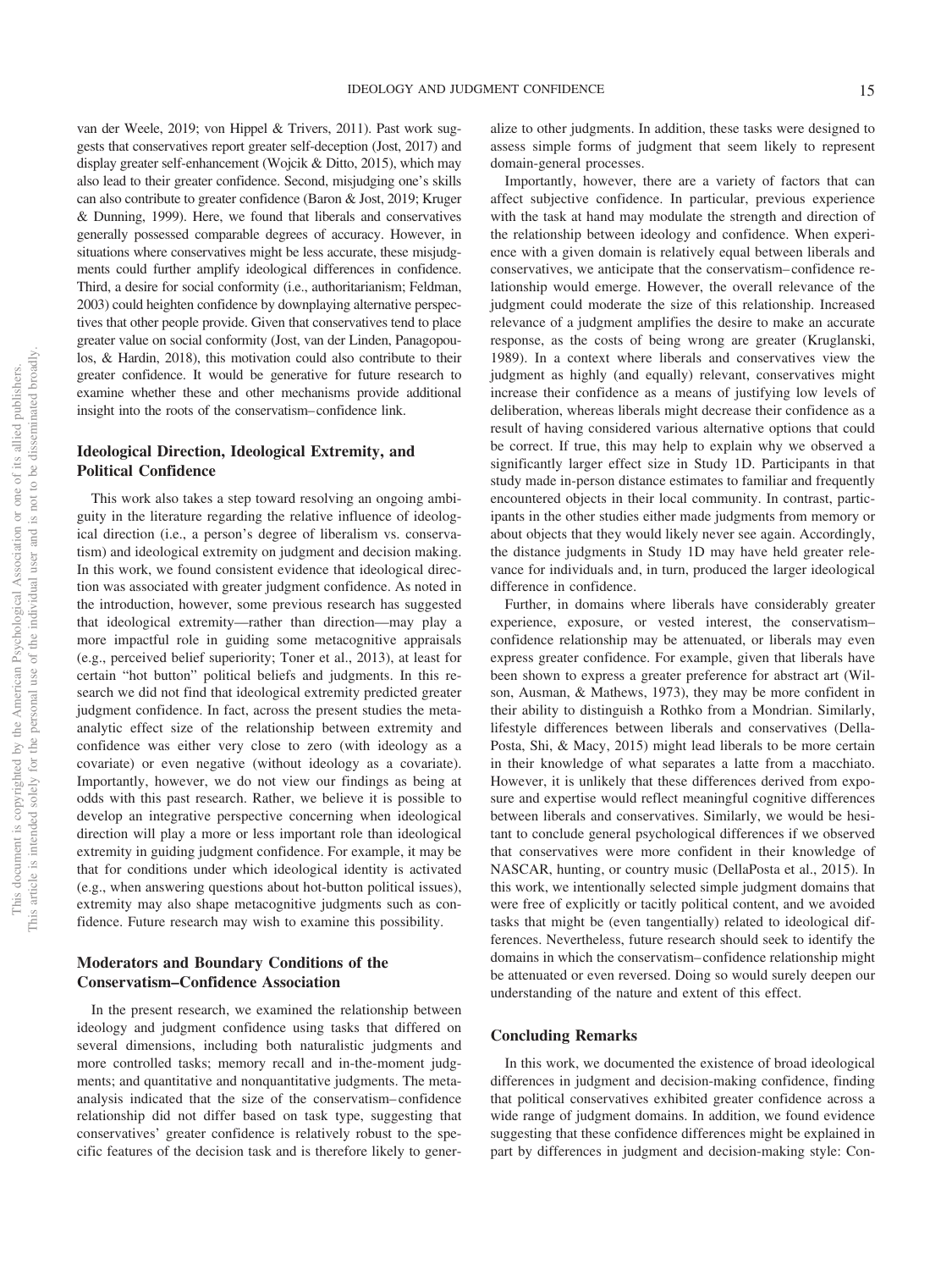servatives exhibited a greater tendency to make quick and efficient decisions, which was associated with greater confidence. Liberals, conversely, tended to consider a wider range of possible responses, which was associated with lower confidence. Given the broad influence of metacognitive confidence (Wagner et al., 2012), we anticipate that these ideological differences in confidence may have the potential to help explain other liberal-conservative asymmetries in cognition and behavior. We hope that these findings will prove generative for future research and theory.

**Context.** Decades of research on the nature of political ideology has fueled many generative debates regarding how political attitudes and beliefs may relate to basic psychological goals, motivations, and cognitive processes. Some researchers have argued that liberals and conservatives differ on many such dimensions, while others contend that ideological extremity might be a more informative construct than is ideological direction (i.e., liberalism-conservatism) for understanding variability in motivations and judgment processes. We sought to examine the degree to which conservatism would relate to metacognitive judgment and decision-making processes in domains that are devoid of political content. Our results highlight that conservatives (but not ideological extremists) display greater confidence in their judgments on nonpolitical tasks. These findings contribute to broader discussions of how conservatism and epistemic motivation are linked to judgment processes.

#### **References**

- Alter, A. L., & Oppenheimer, D. M. (2009). Uniting the tribes of fluency to form a metacognitive nation. *Personality and Social Psychology Review, 13,* 219 –235.<http://dx.doi.org/10.1177/1088868309341564>
- <span id="page-16-3"></span>Alter, A. L., Oppenheimer, D. M., Epley, N., & Eyre, R. N. (2007). Overcoming intuition: Metacognitive difficulty activates analytic reasoning. *Journal of Experimental Psychology: General, 136,* 569 –576. <http://dx.doi.org/10.1037/0096-3445.136.4.569>
- <span id="page-16-0"></span>Babad, E. Y., Ariav, A., Rosen, I., & Salomon, G. (1987). Perseverance of bias as a function of debriefing conditions and subjects' confidence. *Social Behaviour, 2,* 185–193.
- Baron, J., & Jost, J. T. (2019). False equivalence: Are liberals and conservatives in the United States equally biased? *Perspectives on Psychological Science, 14,* 292–303.<http://dx.doi.org/10.1177/1745691618788876>
- Brandt, M. J., Evans, A. M., & Crawford, J. T. (2015). The unthinking or confident extremist? Political extremists are more likely than moderates to reject experimenter-generated anchors. *Psychological Science, 26,* 189 –202.<http://dx.doi.org/10.1177/0956797614559730>
- <span id="page-16-7"></span>Braver, S. L., Thoemmes, F. J., & Rosenthal, R. (2014). Continuously cumulating meta-analysis and replicability. *Perspectives on Psychological Science, 9,* 333–342.<http://dx.doi.org/10.1177/1745691614529796>
- <span id="page-16-6"></span>Briñol, P., Petty, R. E., Valle, C., Rucker, D. D., & Becerra, A. (2007). The effects of message recipients' power before and after persuasion: A self-validation analysis. *Journal of Personality and Social Psychology, 93,* 1040 –1053.<http://dx.doi.org/10.1037/0022-3514.93.6.1040>
- <span id="page-16-5"></span>Brown, K. W., & Ryan, R. M. (2003). The benefits of being present: Mindfulness and its role in psychological well-being. *Journal of Personality and Social Psychology, 84,* 822– 848. [http://dx.doi.org/10.1037/](http://dx.doi.org/10.1037/0022-3514.84.4.822) [0022-3514.84.4.822](http://dx.doi.org/10.1037/0022-3514.84.4.822)
- <span id="page-16-2"></span>Budner, S. (1962). Intolerance of ambiguity as a personality variable. *Journal of Personality, 30,* 29 –50. [http://dx.doi.org/10.1111/j.1467-](http://dx.doi.org/10.1111/j.1467-6494.1962.tb02303.x) [6494.1962.tb02303.x](http://dx.doi.org/10.1111/j.1467-6494.1962.tb02303.x)
- Buhrmester, M., Kwang, T., & Gosling, S. D. (2011). Amazon's Mechanical Turk: A new source of inexpensive, yet high-quality, data? *Per-*

*spectives on Psychological Science, 6,* 3–5. [http://dx.doi.org/10.1177/](http://dx.doi.org/10.1177/1745691610393980) [1745691610393980](http://dx.doi.org/10.1177/1745691610393980)

- Carpenter, S. K., Wilford, M. M., Kornell, N., & Mullaney, K. M. (2013). Appearances can be deceiving: Instructor fluency increases perceptions of learning without increasing actual learning. *Psychonomic Bulletin & Review, 20,* 1350 –1356.<http://dx.doi.org/10.3758/s13423-013-0442-z>
- Choma, B. L., Hanoch, Y., Hodson, G., & Gummerum, M. (2014). Risk propensity among liberals and conservatives: The effect of risk perception, expected benefits, and risk domain. *Social Psychological and Personality Science, 5,* 713–721. [http://dx.doi.org/10.1177/19485](http://dx.doi.org/10.1177/1948550613519682) [50613519682](http://dx.doi.org/10.1177/1948550613519682)
- Choma, B. L., & Hodson, G. (2017). Right-wing ideology: Positive (and negative) relations to threat. *Social Cognition, 35,* 415– 432. [http://dx](http://dx.doi.org/10.1521/soco.2017.35.4.415) [.doi.org/10.1521/soco.2017.35.4.415](http://dx.doi.org/10.1521/soco.2017.35.4.415)
- Cohn, L. D., & Becker, B. J. (2003). How meta-analysis increases statistical power. *Psychological Methods, 8,* 243–253. [http://dx.doi.org/10](http://dx.doi.org/10.1037/1082-989X.8.3.243) [.1037/1082-989X.8.3.243](http://dx.doi.org/10.1037/1082-989X.8.3.243)
- Crawford, J. T. (2017). Are conservatives more sensitive to threat than liberals? It depends on how we define threat and conservatism. *Social Cognition, 35,* 354 –373.<http://dx.doi.org/10.1521/soco.2017.35.4.354>
- DellaPosta, D., Shi, Y., & Macy, M. (2015). Why do liberals drink lattes? *American Journal of Sociology, 120,* 1473–1511. [http://dx.doi.org/10](http://dx.doi.org/10.1086/681254) [.1086/681254](http://dx.doi.org/10.1086/681254)
- Dunning, D. (2012). Confidence considered: Assessing the quality of decisions and performance. In K. Demarree & P. Brinol (Eds.), *Social metacognition* (pp. 63–80). New York, NY: Psychology Press.
- <span id="page-16-1"></span>Elad-Strenger, J., Proch, J., & Kessler, T. (2020). Is disgust a "conservative" emotion? *Personality and Social Psychology Bulletin, 46,* 896 – 912.
- <span id="page-16-4"></span>Faul, F., Erdfelder, E., Lang, A. G., & Buchner, A. (2007). G<sup>\*</sup>Power 3: A flexible statistical power analysis program for the social, behavioral, and biomedical sciences. *Behavior Research Methods, 39,* 175–191. [http://](http://dx.doi.org/10.3758/BF03193146) [dx.doi.org/10.3758/BF03193146](http://dx.doi.org/10.3758/BF03193146)
- Feldman, S. (2003). Enforcing social conformity: A theory of authoritarianism. *Political Psychology, 24,* 41–74. [http://dx.doi.org/10.1111/0162-](http://dx.doi.org/10.1111/0162-895X.00316) [895X.00316](http://dx.doi.org/10.1111/0162-895X.00316)
- Fiagbenu, M. E., Proch, J., & Kessler, T. (2019). Of deadly beans and risky stocks: Political ideology and attitude formation via exploration depend on the nature of the attitude stimuli. *British Journal of Psychology*. Advance online publication.<http://dx.doi.org/10.1111/bjop.12430>
- Finn, B., & Tauber, S. K. (2015). When confidence is not a signal of knowing: How students' experiences and beliefs about processing fluency can lead to miscalibrated confidence. *Educational Psychology Review, 27,* 567–586.<http://dx.doi.org/10.1007/s10648-015-9313-7>
- Frenkel-Brunswik, E. (1949). Tolerance of ambiguity as a personality variable. *American Psychologist, 3,* 268.
- Furnham, A., & Marks, J. (2013). Tolerance of ambiguity: A review of the recent literature. *Psychology, 4,* 717–728. [http://dx.doi.org/10.4236/](http://dx.doi.org/10.4236/psych.2013.49102) [psych.2013.49102](http://dx.doi.org/10.4236/psych.2013.49102)
- Gilovich, T., Medvec, V. H., & Savitsky, K. (2000). The spotlight effect in social judgment: An egocentric bias in estimates of the salience of one's own actions and appearance. *Journal of Personality and Social Psychology, 78,* 211–222.<http://dx.doi.org/10.1037/0022-3514.78.2.211>
- Goh, J. X., Hall, J. A., & Rosenthal, R. (2016). Mini meta-analysis of your own studies: Some arguments on why and a primer on how. *Social and Personality Psychology Compass, 10,* 535–549. [http://dx.doi.org/10](http://dx.doi.org/10.1111/spc3.12267) [.1111/spc3.12267](http://dx.doi.org/10.1111/spc3.12267)
- Graham, J., Haidt, J., & Nosek, B. A. (2009). Liberals and conservatives rely on different sets of moral foundations. *Journal of Personality and Social Psychology, 96,* 1029 –1046.<http://dx.doi.org/10.1037/a0015141>
- Greenberg, J., & Jonas, E. (2003). Psychological motives and political orientation—the left, the right, and the rigid: Comment on Jost et al. (2003). *Psychological Bulletin, 129,* 376 –382. [http://dx.doi.org/10](http://dx.doi.org/10.1037/0033-2909.129.3.376) [.1037/0033-2909.129.3.376](http://dx.doi.org/10.1037/0033-2909.129.3.376)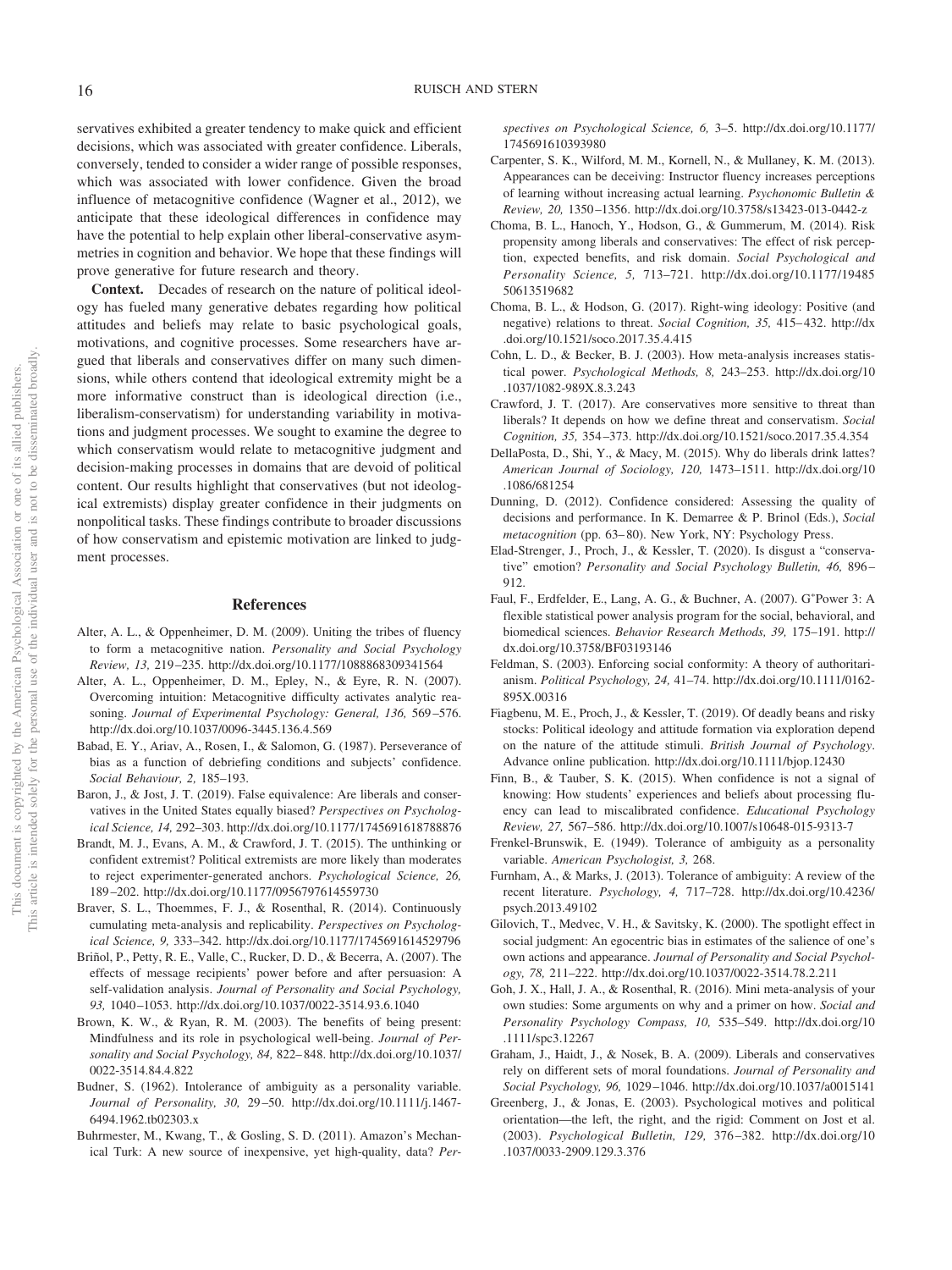- Guess, A., Nyhan, B., & Reifler, J. (2018). *Selective exposure to misinformation: Evidence from the consumption of fake news during the 2016 U.S. presidential campaign*. Retrieved from [http://www-personal.umich](http://www-personal.umich.edu/%7Ebnyhan/fake-news-2016.pdf) [.edu/~bnyhan/fake-news-2016.pdf](http://www-personal.umich.edu/%7Ebnyhan/fake-news-2016.pdf)
- Hayes, A. F. (2018). *Introduction to mediation, moderation, and conditional process analysis: A regression-based approach* (2nd ed.). New York, NY: Guilford Press.
- Hedges, L. V., & Vevea, J. L. (1998). Fixed-and random-effects models in meta-analysis. *Psychological Methods, 3,* 486 –504. [http://dx.doi.org/10](http://dx.doi.org/10.1037/1082-989X.3.4.486) [.1037/1082-989X.3.4.486](http://dx.doi.org/10.1037/1082-989X.3.4.486)
- Higgins, E. T. (1998). The aboutness principle: A pervasive influence on human inference. *Social Cognition, 16,* 173–198. [http://dx.doi.org/10](http://dx.doi.org/10.1521/soco.1998.16.1.173) [.1521/soco.1998.16.1.173](http://dx.doi.org/10.1521/soco.1998.16.1.173)
- Jost, J. T. (2006). The end of the end of ideology. *American Psychologist, 61,* 651– 670.<http://dx.doi.org/10.1037/0003-066X.61.7.651>
- Jost, J. T. (2017). Ideological asymmetries and the essence of political psychology. *Political Psychology, 38,* 167–208. [http://dx.doi.org/10](http://dx.doi.org/10.1111/pops.12407) [.1111/pops.12407](http://dx.doi.org/10.1111/pops.12407)
- Jost, J. T., & Amodio, D. M. (2012). Political ideology as motivated social cognition: Behavioral and neuroscientific evidence. *Motivation and Emotion, 36,* 55– 64.<http://dx.doi.org/10.1007/s11031-011-9260-7>
- Jost, J. T., Glaser, J., Kruglanski, A. W., & Sulloway, F. J. (2003). Political conservatism as motivated social cognition. *Psychological Bulletin, 129,* 339 –375.<http://dx.doi.org/10.1037/0033-2909.129.3.339>
- Jost, J. T., & Krochik, M. (2014). Ideological differences in epistemic motivation: Implications for attitude structure, depth of information processing, susceptibility to persuasion, and stereotyping. In A. J. Elliot (Ed.), *Advances in motivation science* (Vol. 1, pp. 181–231). San Diego, CA: Elsevier.<http://dx.doi.org/10.1016/bs.adms.2014.08.005>
- Jost, J. T., Sterling, J., & Stern, C. (2018). Getting closure on conservatism, or the politics of epistemic and existential motivation. In C. Kopetz & A. Fishbach (Eds.), *The motivation-cognition interface, from the lab to the real world: A festschrift in honor of Arie W. Kruglanski* (Vol. 1, pp. 56 – 87). New York, NY: Routledge.
- Jost, J. T., van der Linden, S., Panagopoulos, C., & Hardin, C. D. (2018). Ideological asymmetries in conformity, desire for shared reality, and the spread of misinformation. *Current Opinion in Psychology, 23,* 77– 83. <http://dx.doi.org/10.1016/j.copsyc.2018.01.003>
- Judd, C. M., Westfall, J., & Kenny, D. A. (2017). Experiments with more than one random factor: Designs, analytic models, and statistical power. *Annual Review of Psychology, 68,* 601– 625. [http://dx.doi.org/10.1146/](http://dx.doi.org/10.1146/annurev-psych-122414-033702) [annurev-psych-122414-033702](http://dx.doi.org/10.1146/annurev-psych-122414-033702)
- Koriat, A. (2008). Subjective confidence in one's answers: The consensuality principle. *Journal of Experimental Psychology: Learning, Memory, and Cognition, 34,* 945–959. [http://dx.doi.org/10.1037/0278-7393.34.4](http://dx.doi.org/10.1037/0278-7393.34.4.945) [.945](http://dx.doi.org/10.1037/0278-7393.34.4.945)
- Koriat, A. (2012). The self-consistency model of subjective confidence. *Psychological Review, 119,* 80 –113. [http://dx.doi.org/10.1037/](http://dx.doi.org/10.1037/a0025648) [a0025648](http://dx.doi.org/10.1037/a0025648)
- Koriat, A., & Ackerman, R. (2010). Choice latency as a cue for children's subjective confidence in the correctness of their answers. *Developmental Science, 13,* 441– 453. [http://dx.doi.org/10.1111/j.1467-7687.2009](http://dx.doi.org/10.1111/j.1467-7687.2009.00907.x) [.00907.x](http://dx.doi.org/10.1111/j.1467-7687.2009.00907.x)
- Krochik, M., Jost, J. T., & Nosek, B. A. (2007, June). *Ideology informs structure: Social and motivational influences on the attitudinal strength of liberals and conservatives*. Paper presented at the annual meeting of the International Society of Political Psychology, Portland, Oregon.
- Kruger, J., & Dunning, D. (1999). Unskilled and unaware of it: How difficulties in recognizing one's own incompetence lead to inflated self-assessments. *Journal of Personality and Social Psychology, 77,* 1121–1134.<http://dx.doi.org/10.1037/0022-3514.77.6.1121>
- Kruglanski, A. W. (1980). Lay epistemo-logic—process and contents: Another look at attribution theory. *Psychological Review, 87, 70-87*. <http://dx.doi.org/10.1037/0033-295X.87.1.70>
- Kruglanski, A. W. (1989). *Lay epistemics and human knowledge: Cognitive and motivational bases*. New York, NY: Plenum Press. [http://dx.doi](http://dx.doi.org/10.1007/978-1-4899-0924-4) [.org/10.1007/978-1-4899-0924-4](http://dx.doi.org/10.1007/978-1-4899-0924-4)
- Kruglanski, A. W., Pierro, A., Mannetti, L., & De Grada, E. (2006). Groups as epistemic providers: Need for closure and the unfolding of groupcentrism. *Psychological Review, 113,* 84 –100. [http://dx.doi.org/10](http://dx.doi.org/10.1037/0033-295X.113.1.84) [.1037/0033-295X.113.1.84](http://dx.doi.org/10.1037/0033-295X.113.1.84)
- Kruglanski, A. W., & Webster, D. M. (1996). Motivated closing of the mind: "seizing" and "freezing". *Psychological Review, 103,* 263–283. <http://dx.doi.org/10.1037/0033-295X.103.2.263>
- Kunda, Z. (1990). The case for motivated reasoning. *Psychological Bulletin, 108,* 480 – 498.<http://dx.doi.org/10.1037/0033-2909.108.3.480>
- Lakens, D., & Etz, A. J. (2017). Too true to be bad: When sets of studies with significant and nonsignificant findings are probably true. *Social Psychological and Personality Science, 8,* 875– 881. [http://dx.doi.org/10](http://dx.doi.org/10.1177/1948550617693058) [.1177/1948550617693058](http://dx.doi.org/10.1177/1948550617693058)
- Lichtenstein, S., Fischhoff, B., & Phillips, L. D. (1982). Calibration of probabilities: The state of the art to 1980. In D. Kahneman, P. Slovic, & A. Tversky (Eds.), *Judgment under uncertainty: Heuristics and biases*. Cambridge, UK: Cambridge University Press. [http://dx.doi.org/10.1017/](http://dx.doi.org/10.1017/CBO9780511809477.023) [CBO9780511809477.023](http://dx.doi.org/10.1017/CBO9780511809477.023)
- Locander, W. B., & Hermann, P. W. (1979). The effect of self-confidence and anxiety on information seeking in consumer risk reduction. *Journal of Marketing Research, 16,* 268 –274. [http://dx.doi.org/10.1177/002](http://dx.doi.org/10.1177/002224377901600211) [224377901600211](http://dx.doi.org/10.1177/002224377901600211)
- McShane, B. B., & Böckenholt, U. (2017). Single-paper meta-analysis: Benefits for study summary, theory testing, and replicability. *Journal of Consumer Research, 43,* 1048 –1063. [http://dx.doi.org/10.1093/jcr/](http://dx.doi.org/10.1093/jcr/ucw085) [ucw085](http://dx.doi.org/10.1093/jcr/ucw085)
- Mills, J., Meltzer, R., & Clark, M. (1977). Effect of number of options on recall of information supporting different decision strategies. *Personality and Social Psychology Bulletin, 3,* 213–218. [http://dx.doi.org/10](http://dx.doi.org/10.1177/014616727700300211) [.1177/014616727700300211](http://dx.doi.org/10.1177/014616727700300211)
- Moore, D. A., & Healy, P. J. (2008). The trouble with overconfidence. *Psychological Review, 115,* 502–517. [http://dx.doi.org/10.1037/0033-](http://dx.doi.org/10.1037/0033-295X.115.2.502) [295X.115.2.502](http://dx.doi.org/10.1037/0033-295X.115.2.502)
- Okimoto, T. G., & Gromet, D. M. (2016). Differences in sensitivity to deviance partly explain ideological divides in social policy support. *Journal of Personality and Social Psychology, 111,* 98 –117. [http://dx](http://dx.doi.org/10.1037/pspp0000080) [.doi.org/10.1037/pspp0000080](http://dx.doi.org/10.1037/pspp0000080)
- Ortoleva, P., & Snowberg, E. (2015). Overconfidence in political behavior. *The American Economic Review, 105,* 504 –535. [http://dx.doi.org/10](http://dx.doi.org/10.1257/aer.20130921) [.1257/aer.20130921](http://dx.doi.org/10.1257/aer.20130921)
- Pennycook, G., & Rand, D. G. (2018). Lazy, not biased: Susceptibility to partisan fake news is better explained by lack of reasoning than by motivated reasoning. *Cognition, 188,* 39 –50.
- Peterson, D. K., & Pitz, G. F. (1988). Confidence, uncertainty, and the use of information. *Journal of Experimental Psychology: Learning, Memory, and Cognition, 14,* 85–92. [http://dx.doi.org/10.1037/0278-7393.14](http://dx.doi.org/10.1037/0278-7393.14.1.85) [.1.85](http://dx.doi.org/10.1037/0278-7393.14.1.85)
- Pew Research Center. (2017). *The partisan divide on political values grows even wider*. Retrieved from [https://www.people-press.org/2017/](https://www.people-press.org/2017/10/05/the-partisan-divide-on-political-values-grows-even-wider/) [10/05/the-partisan-divide-on-political-values-grows-even-wider/](https://www.people-press.org/2017/10/05/the-partisan-divide-on-political-values-grows-even-wider/)
- Proulx, T., & Brandt, M. J. (2017). Beyond threat and uncertainty: The underpinnings of conservatism. *Social Cognition, 35,* 313–323. [http://](http://dx.doi.org/10.1521/soco.2017.35.4.313) [dx.doi.org/10.1521/soco.2017.35.4.313](http://dx.doi.org/10.1521/soco.2017.35.4.313)
- Rhodes, M. G., & Castel, A. D. (2009). Metacognitive illusions for auditory information: Effects on monitoring and control. *Psychonomic Bulletin & Review, 16,* 550 –554.<http://dx.doi.org/10.3758/PBR.16.3.550>
- Roets, A., & Van Hiel, A. (2007). Separating ability from need: Clarifying the dimensional structure of the Need for Closure Scale. *Personality and Social Psychology Bulletin, 33,* 266 –280. [http://dx.doi.org/10.1177/](http://dx.doi.org/10.1177/0146167206294744) [0146167206294744](http://dx.doi.org/10.1177/0146167206294744)